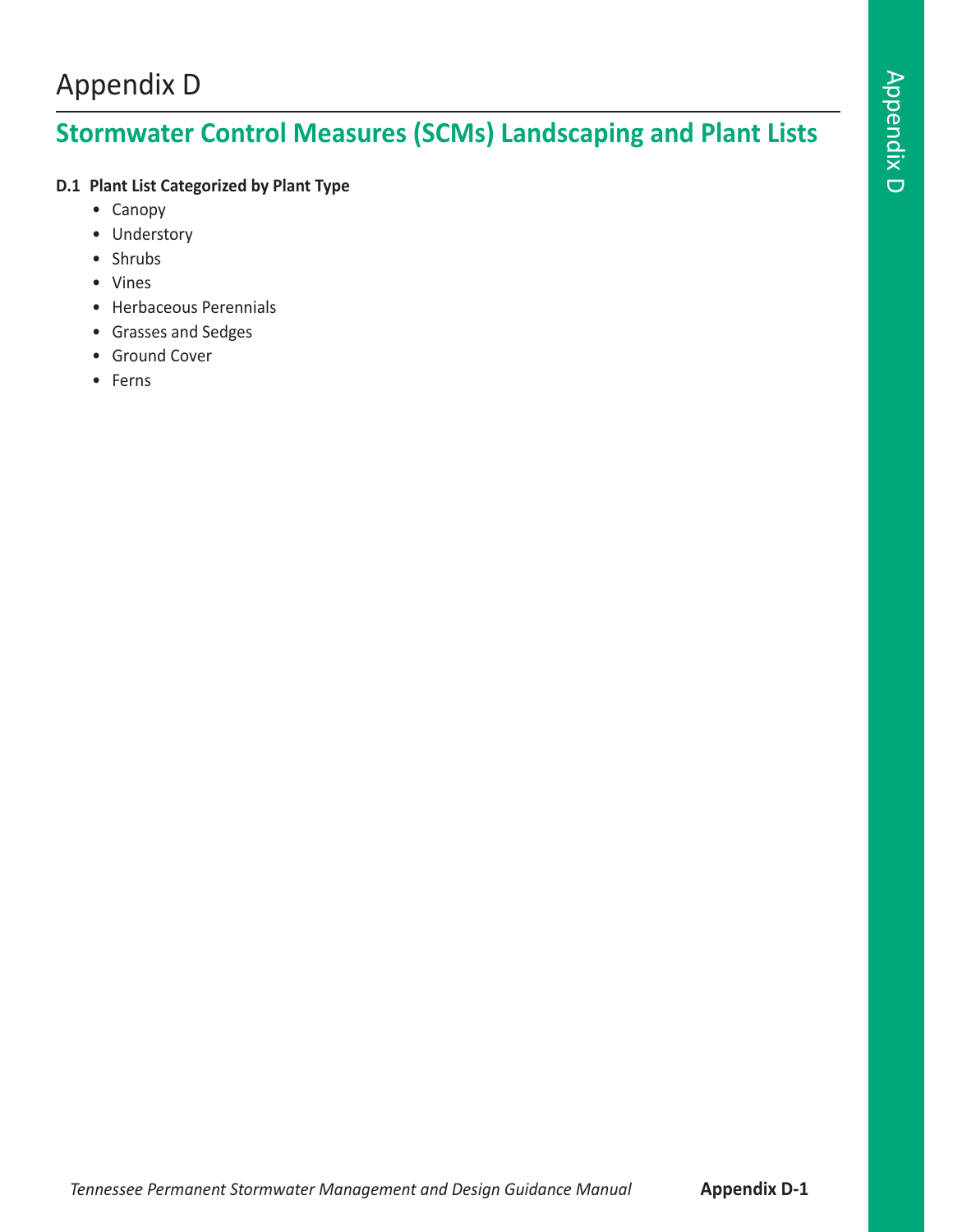### **D.1 Plant List Categorized by Plant Type**

**Canopy:** Largest trees 50-100' or more

**Understory:** Small trees or large shrubs 15-50'

**Shrub:** Woody stems from a few inches to 15 feet

**Herbaceous:** A plant that has leaves and stems that die down at the end of the growing season to the soil level. Herbaceous can be grasses, ferns, and wildflower. It can also be annual, perennial, and biennial.

#### **Regional Distribution (RD)**

| E = East Tennessee        | UM = Unaka Mountain         | $V =$ Valley |
|---------------------------|-----------------------------|--------------|
| $W = West Tennessee$      | $WR = Western$ Highland Rim | $R =$ Ridge  |
| $CP =$ Cumberland Plateau | $CB = Central Basin$        |              |

#### **Width**

| Plant or crown spread                                                 |                     |                                                                                         |
|-----------------------------------------------------------------------|---------------------|-----------------------------------------------------------------------------------------|
| Light                                                                 |                     |                                                                                         |
| $F =$ full sunlight                                                   | $P =$ partial shade | $S = shade$                                                                             |
| <b>Moisture</b>                                                       |                     |                                                                                         |
| $H =$ hydric, wet, plants periodically or often<br>inundated by water |                     | $S = sub\text{-}x$ eric, moist to dry, seasonally moist,<br>periodically dry            |
| M = mesic, moist, adequate soil moisture<br>retention year-round      |                     | $X =$ xeric, dry & drought resistant, little<br>moisture retention, excessively drained |
| Soil pH                                                               |                     |                                                                                         |
| $A =$ acidic (slightly acidic to strongly acidic)                     |                     | $B = basic (tolerate alkaline)$                                                         |
|                                                                       |                     |                                                                                         |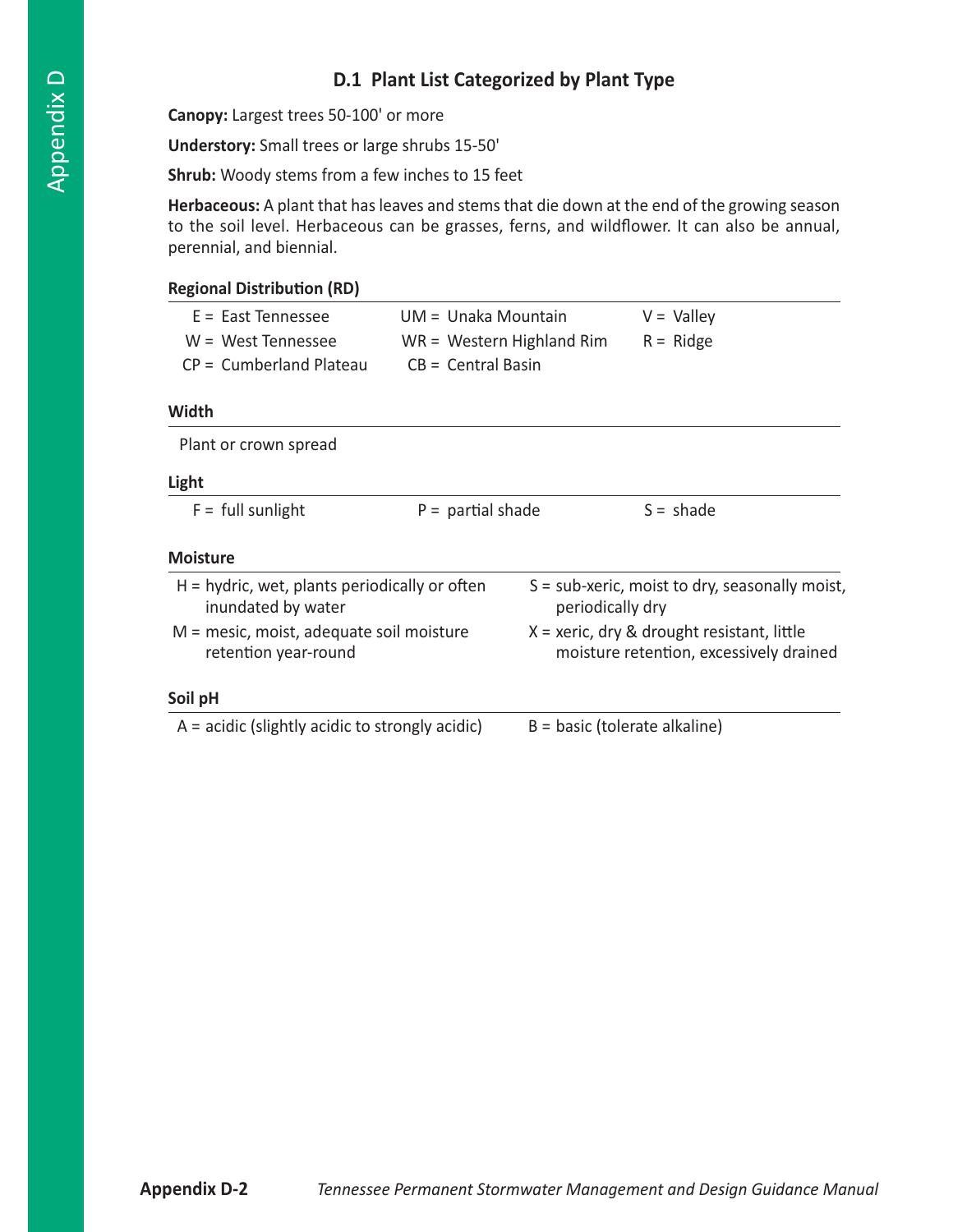| <b>Common Name</b>         | <b>Scientific Name</b>    | <b>RD</b> | <b>Height</b> | <b>Width</b> | Light                    |                          |                          |                          |                          | <b>Moisture</b>          |         | Soil pH                  |                          | SOURCE         |  |
|----------------------------|---------------------------|-----------|---------------|--------------|--------------------------|--------------------------|--------------------------|--------------------------|--------------------------|--------------------------|---------|--------------------------|--------------------------|----------------|--|
|                            |                           |           |               |              | F                        | P                        | S.                       | н                        | M                        | S                        | X       | B                        | A                        |                |  |
| <b>CANOPY</b>              |                           |           |               |              |                          |                          |                          |                          |                          |                          |         |                          |                          |                |  |
| Red maple                  | Acer rubrum               | All       | $50' - 75'$   | $50' - 75'$  | $\,<\,$                  | $\,<\,$                  |                          | $\,<$                    | $\,<$                    | $\,<\,$                  |         |                          | $\,<\,$                  | $\mathbf{1}$   |  |
| <b>Sugar Maple</b>         | Acer saccharum            | All       | 70'-100'      | 70'-100'     |                          | $\overline{\phantom{a}}$ | $\overline{\phantom{a}}$ |                          | $\,<$                    | $\overline{\phantom{a}}$ |         |                          | $\overline{\phantom{a}}$ | $\mathbf{1}$   |  |
| Sweet Birch                | Betula lenta              | E         | up to 60'     |              | $\,<$                    | $\,<$                    |                          |                          | $\,<$                    | $\,<\,$                  |         |                          | $\,<\,$                  | 1              |  |
| <b>River Birch</b>         | Betula nigra              | E         | $40' - 70'$   |              | $\,<$                    | $\,<$                    |                          | $\,<$                    | $\,<$                    |                          |         |                          | $\overline{\phantom{0}}$ | $\mathbf{1}$   |  |
| Pecan                      | Carya illinoinensis       | W         | up to 120'    |              | $\,<\,$                  | $\,<\,$                  |                          |                          | $\,<\,$                  | $\,<\,$                  |         |                          |                          | 1              |  |
| Pignut, Shagbark,          | Carya glabra, C. ovata,   |           |               |              |                          |                          |                          |                          |                          |                          |         |                          |                          |                |  |
| <b>Mockernut Hickory</b>   | C. tomentosa              | All       | $50' - 80'$   | $25' - 40'$  | $\,<$                    | $\overline{\phantom{0}}$ |                          |                          | $\,<$                    | $\,<$                    | $\,<\,$ |                          | $\overline{\phantom{0}}$ | $\mathbf{1}$   |  |
| <b>Bitternut Hickory</b>   | Carya cordiformis         | All       | $50' - 80'$   | $25' - 40$   | $\,<$                    |                          |                          |                          | $\,<$                    |                          |         |                          | $\,<\,$                  | 1              |  |
| <b>American Chestnut</b>   | Castanea dentata          | All       | up to 100'    |              |                          | $\,<$                    | $\,<$                    |                          | $\overline{\phantom{0}}$ | $\,<$                    |         |                          |                          | $\overline{4}$ |  |
| Northern catalpa           | Catalpa speciosa          | W         | up to 60'     |              | $\,<\,$                  | $\,<\,$                  |                          | $\,<$                    | $\,<$                    | $\,<$                    |         |                          |                          | 4              |  |
| Hackberry                  | Celtis occidentalis       | All       | $60' - 80'$   | $60' - 80'$  | $\,<$                    | $\,<$                    |                          |                          | $\,<$                    |                          |         |                          |                          | $\mathbf{1}$   |  |
| Sugarberry                 | Celtis laevigata          | All       | up to 80'     |              | $\,<$                    | $\,<\,$                  |                          |                          | $\,<$                    |                          |         |                          |                          | $\overline{2}$ |  |
| Yellowood                  | Cladrastis kentuckea      | All       | $40' - 60'$   | $40' - 60'$  | $\,<$                    |                          |                          |                          | $\,<$                    |                          |         |                          |                          | $\overline{4}$ |  |
| Persimmon                  | Diospyros virginiana      | All       | $35' - 60'$   | $25' - 40'$  | $\,<\,$                  | $\,<$                    |                          |                          | $\,<$                    | $\,<\,$                  |         |                          | $\,<\,$                  | 4              |  |
| <b>American Beech</b>      | Fagus grandifolia         | All       | >85'          | 2/3H         |                          | $\,<$                    | $\,<$                    |                          | $\,<$                    | $\overline{\phantom{a}}$ |         |                          | $\overline{\phantom{0}}$ | $\mathbf{1}$   |  |
| White Ash                  | Fraxinus americana        | All       | up to 85'     | up to 60'    | $\,<$                    | $\,<$                    |                          |                          | $\,<$                    |                          |         |                          | $\,<\,$                  | 1              |  |
| <b>Green Ash</b>           | Fraxinus pennsylvanica    | All       | up to 60'     | up to 30'    | $\,<$                    | $\,<$                    |                          | $\,<$                    | $\,<$                    |                          |         |                          |                          | $\overline{4}$ |  |
| Blue ash                   | Fraxinus quadrangulata    | E,M       | up to 70'     |              | $\,<$                    | $\,<$                    | $\,<$                    |                          | $\,<$                    | $\,<$                    |         |                          |                          | 4              |  |
| <b>Kentucky Coffeetree</b> | Gymnocladus dioicus       | M         | $60' - 85'$   | $60' - 85'$  | $\overline{\phantom{0}}$ | $\overline{\phantom{0}}$ | $\overline{\phantom{a}}$ |                          | $\overline{\phantom{0}}$ | $\overline{\phantom{a}}$ |         | $\,<$                    | $\,<$                    | $\mathbf{1}$   |  |
| American Holly             | Ilex opaca                | E, W      | $20' - 40'$   |              |                          | $\,<\,$                  | $\,<$                    |                          | $\,<$                    | $\,<\,$                  | $\,<$   |                          | $\,<\,$                  | 1              |  |
| <b>Black Walnut</b>        | Juglans nigra             | E, M      | up to 85'     | up to 85'    | $\,<$                    | $\,<$                    |                          |                          | $\,<$                    | $\,<$                    |         | $\,<$                    |                          | $\mathbf{1}$   |  |
| <b>Red Cedar</b>           | Juniperus virginiana      | All       | $40' - 50'$   |              | $\,<\,$                  | $\,<\,$                  |                          |                          |                          | $\,<\,$                  | $\,<$   | $\,<$                    |                          | 1              |  |
| Sweetgum                   | Liquidambar styraciflua   | All       | $60' - 85'$   |              | $\,<$                    | $\,<$                    |                          | $\,<$                    | $\,<$                    | $\overline{\phantom{a}}$ | $\,<$   |                          | $\overline{\phantom{0}}$ | $\mathbf{1}$   |  |
| <b>Tulip Poplar</b>        | Liriodendron tulipifera   | All       | 70'-90'       |              | $\,<$                    | $\,<$                    |                          |                          | $\,<$                    | $\,<$                    |         |                          | $\,<\,$                  | 1              |  |
| Cucumbertree               | Magnolia acuminata        | E,M       | $50' - 80'$   | $50' - 80'$  | $\,<$                    | $\overline{\phantom{a}}$ |                          |                          | $\,<$                    | $\overline{\phantom{a}}$ |         |                          | $\overline{\phantom{0}}$ | $\mathbf{1}$   |  |
| Southern Magnolia          | Magnolia grandiflora      | E,M       | $60' - 80'$   | $30' - 40'$  | $\,<$                    | $\,<\,$                  |                          |                          | $\,<$                    |                          |         |                          |                          | 1              |  |
| Blackgum                   | Nyssa sylvatica           | All       | $30' - 60'$   | $20' - 40'$  | $\overline{\phantom{a}}$ | $\overline{\phantom{a}}$ | $\,<$                    |                          | $\,<$                    | $\,<$                    | $\,<$   |                          | $\overline{\phantom{0}}$ | 4              |  |
| Water Tupelo               | Nyssa aquatica            | W         | up to 100'    |              | $\,<\,$                  |                          |                          | $\,<$                    |                          |                          |         |                          |                          | 4              |  |
| Shortleaf/Yellow Pine      | Pinus echinata            | E,M       | $50' - 75'$   |              | $\,<$                    | $\,<$                    |                          | $\,<$                    | $\,<$                    | $\overline{\phantom{a}}$ |         |                          |                          | $\mathbf{1}$   |  |
| Pitch Pine                 | Pinnus rigida             | <b>NE</b> | $45' - 65'$   |              |                          |                          |                          |                          | $\,<$                    | $\,<\,$                  |         |                          | $\,<\,$                  | 4              |  |
| <b>White Pine</b>          | <b>Pinus strobus</b>      | E         | $50' - 85'$   | $40' - 55'$  | $\overline{\phantom{0}}$ |                          |                          |                          | $\prec$                  | $\overline{\phantom{a}}$ |         |                          | $\overline{\phantom{0}}$ | 4              |  |
| Sycamore                   | Platanus occidentalis     | All       | 75'-100'      |              | $\,<\,$                  | $\,<$                    |                          | $\,<$                    | $\,<$                    |                          |         | $\,<$                    |                          | 1              |  |
| <b>Eastern Cottonwood</b>  | Populus deltoides         | All       | 80'-100'      | $40' - 60'$  | $\,<$                    | $\overline{\phantom{a}}$ |                          | $\overline{\phantom{0}}$ | $\,<$                    |                          |         |                          |                          | $\mathbf{1}$   |  |
| <b>Black Cherry</b>        | Prunus serotina           | All       | $50' - 75'$   |              | $\,<\,$                  | $\,<\,$                  |                          |                          | $\,<$                    | $\,<\,$                  |         |                          | $\,<\,$                  | 1              |  |
| White, Scarlet oak         | Quercus alba, Q. coccinea | All       | $60' - 85'$   |              | $\overline{\phantom{0}}$ | $\overline{\phantom{0}}$ |                          |                          | $\overline{\phantom{0}}$ | $\overline{\phantom{a}}$ | $\,<$   |                          |                          | 1,4            |  |
| Southern Red / Spanish Oak | Quercus falcata           | W         | 70'-80'       |              | <                        |                          |                          |                          |                          |                          | ≺       |                          |                          |                |  |
| Shingle / Laurel Oak       | Quercus imbricaria        | M         | $35' - 55'$   | $35' - 55'$  | $\,<$                    | $\,<$                    |                          |                          | $\,<$                    | $\overline{\phantom{a}}$ |         |                          | $\overline{\phantom{0}}$ | $\mathbf{1}$   |  |
| Overcup Oak                | Quercus lyrata            | M,W       | $35' - 60'$   |              | $\,<$                    |                          |                          | $\,<$                    | $\,<$                    | $\,<\,$                  |         |                          |                          | $\mathbf{1}$   |  |
| <b>Bur Oak</b>             | Quercus macrocarpa        | M,W       | $70' - 85'$   |              | $\,<$                    |                          |                          |                          |                          | $\overline{\phantom{a}}$ | $\,<$   | $\,<$                    |                          | $\mathbf{1}$   |  |
| Chestnut Oak               | Quercus montana           | E,W       | $55' - 70'$   | 55'-70'      | $\,<$                    | $\,<\,$                  |                          |                          | $\,<$                    | $\,<\,$                  | $\,<$   |                          |                          | 1              |  |
| Chinkapin Oak              | Quercus muhlenbergii      | All       | $40' - 50'$   |              | $\,<$                    | $\,<$                    |                          |                          | $\,<$                    | $\overline{\phantom{a}}$ | $\,<$   | $\,<$                    |                          | $\mathbf{1}$   |  |
| Pin / Swamp Oak            | Quercus palustris         | W,M       | $50' - 75'$   |              | $\,<$                    |                          |                          | $\,<$                    | $\,<$                    |                          |         |                          | $\,<\,$                  | 4              |  |
| Cherrybark oak             | Quercus pagoda            | W         | up to 120'    |              | $\,<$                    | $\,<$                    |                          | $\,<$                    | $\,<$                    |                          |         |                          |                          | $\mathbf{1}$   |  |
| <b>Willow Oak</b>          | Quercus phellos           | All       | $50' - 70'$   | $50' - 70'$  | $\,<$                    | $\,<\,$                  |                          |                          | $\,<$                    | $\,<\,$                  |         |                          |                          | $\mathbf{1}$   |  |
| Northern Red Oak           | Quercus rubra             | All       | $60' - 85'$   | $60' - 85'$  | $\,<$                    | $\,<$                    |                          |                          | $\,<$                    | $\prec$                  |         |                          |                          | $\overline{4}$ |  |
| Shumard Oak                | Quercus shumardii         | All       | $50' - 80'$   |              | $\,<$                    | $\,<\,$                  |                          |                          | $\,<$                    | $\,<\,$                  | $\,<$   |                          | $\,<\,$                  | 4              |  |
| <b>Black Oak</b>           | Quercus velutina          | All       | $50' - 75'$   | $35' - 50'$  | $\,<$                    | $\,<$                    |                          |                          | $\,<$                    | $\,<\,$                  | $\,<$   |                          | $\overline{\phantom{0}}$ | 4              |  |
| <b>Black Locust</b>        | Robinia pseudoacacia      | All       | $40' - 70'$   |              | $\,<$                    |                          |                          |                          | $\,<$                    | $\,<\,$                  | $\,<$   | $\,<$                    | $\,<\,$                  | $\overline{4}$ |  |
| <b>Black willow</b>        | Salix nigra               | All       | up to 100'    |              | $\,<$                    | $\,<$                    |                          | $\,<$                    |                          |                          |         | $\overline{\phantom{a}}$ |                          | $\mathbf{1}$   |  |
| Sassafras                  | Sassafras albidum         | All       | $30' - 60'$   | $20' - 40'$  | $\,<$                    | $\,<\,$                  |                          |                          | $\,<$                    | $\,<\,$                  | $\,<$   |                          | $\,<\,$                  | 1,4            |  |
| <b>Bald Cypress</b>        | Taxodium distichum        | W         | 40'-100'      |              | $\,<$                    | $\,<$                    |                          | $\,<$                    | $\,<$                    |                          |         |                          | $\overline{\phantom{0}}$ | $\mathbf{1}$   |  |
| American Basswood          | Tilia americana           | All       | up to 100'    |              | $\,<$                    | $\,<\,$                  |                          |                          | $\,<\,$                  | $\,<\,$                  |         | $\,<$                    |                          | $\mathbf{1}$   |  |
| <b>White Basswood</b>      | Tilia heterophylla        | E,M       | $60' - 80'$   | $40' - 50'$  | $\,<$                    | $\,<\,$                  |                          |                          | $\,<$                    |                          |         |                          |                          | $\mathbf{1}$   |  |
| Canadian Hemlock           | Tsuga canadensis          | E         | $40' - 70'$   | $20' - 35'$  | $\,<$                    | $\,<\,$                  |                          |                          | $\,<$                    | $\,<\,$                  |         |                          |                          | 4              |  |
| <b>Winged Elm</b>          | <b>Ulmus alata</b>        | All       | up to 65'     |              |                          | $\overline{\phantom{a}}$ |                          |                          | $\,<$                    | $\prec$                  |         |                          | $\prec$                  | $\overline{2}$ |  |
| American/ White Elm        | Ulmus americana           | All       | up to 80'     |              | $\,<$                    | $\,<\,$                  |                          |                          | $\,<$                    | $\,<\,$                  |         | $\,<$                    |                          | 4              |  |
| <b>Slippery Elm</b>        | <b>Ulmus rubra</b>        | All       | up to 65'     |              | $\prec$                  | $\prec$                  |                          |                          |                          | $\prec$                  |         |                          | $\prec$                  |                |  |
|                            |                           |           |               |              |                          |                          |                          |                          |                          |                          |         |                          |                          |                |  |

*Tennessee Permanent Stormwater Management and Design Guidance Manual* **Appendix D-3**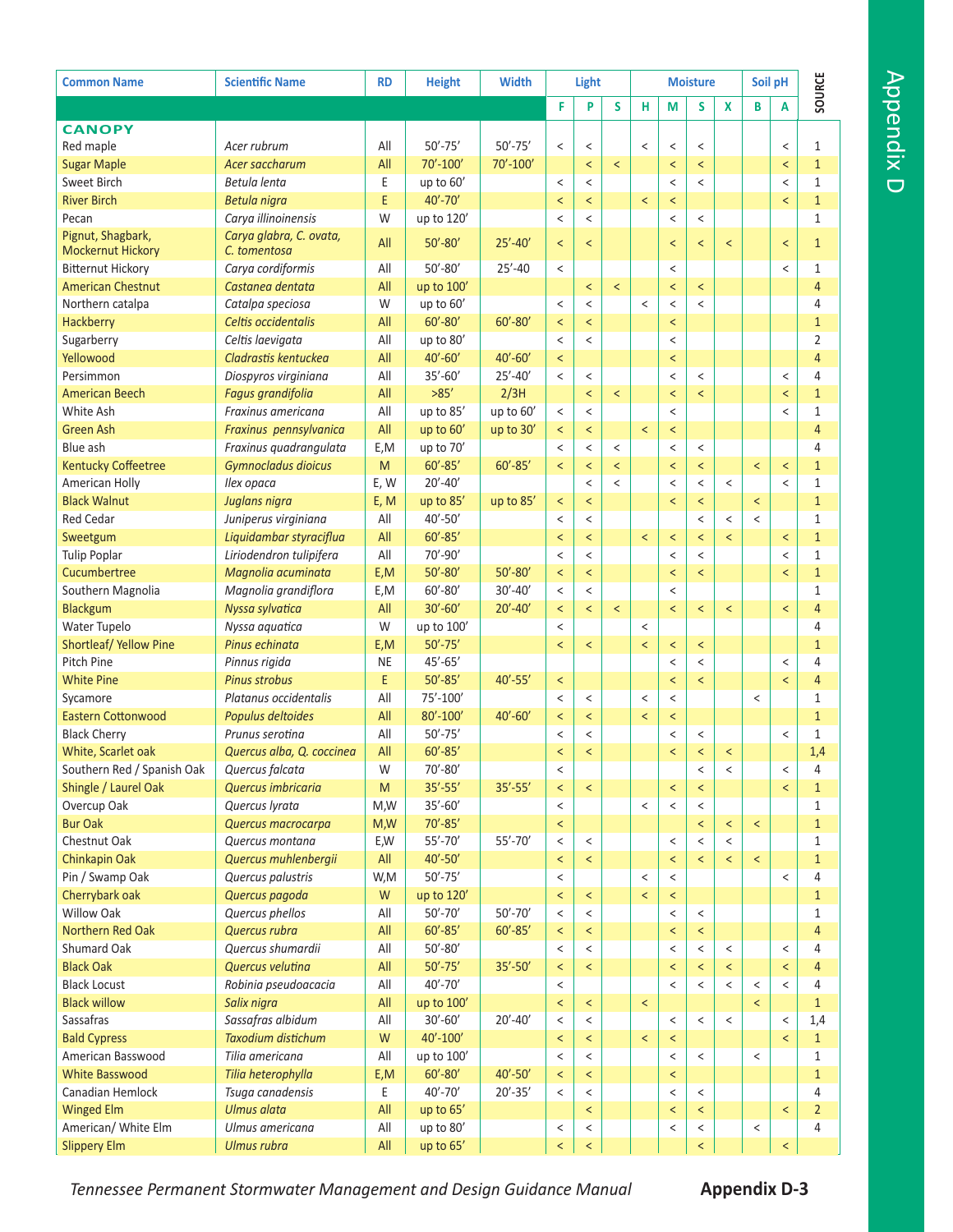| <b>Common Name</b>                        | <b>Scientific Name</b>         | <b>RD</b> | <b>Height</b> | <b>Width</b> | Light   |                          |                          |                          |                          | <b>Moisture</b>          |                          |                          | Soil pH                  |                |
|-------------------------------------------|--------------------------------|-----------|---------------|--------------|---------|--------------------------|--------------------------|--------------------------|--------------------------|--------------------------|--------------------------|--------------------------|--------------------------|----------------|
|                                           |                                |           |               |              | F       | P                        | S                        | н                        | M                        | S                        | X                        | B                        | A                        | SOURCE         |
| <b>UNDERSTORY</b>                         |                                |           |               |              |         |                          |                          |                          |                          |                          |                          |                          |                          |                |
| <b>Striped Maple</b>                      | Acer pensylvanicum             |           | $20' - 30'$   |              |         | $\,<$                    |                          |                          | $\,<$                    |                          |                          |                          |                          | 4              |
| Yellow, Ohio buckeye                      | Aesculus flava, A. glabra      | E,M       | $30' - 50'$   |              |         | $\prec$                  | $\,<$                    |                          | $\prec$                  | $\,<$                    |                          |                          | $\,<$                    | $\mathbf{1}$   |
| Serviceberry                              | Amelanchier arborea, A. laevis | E         | $15' - 25'$   |              | $\,<$   | $\,<$                    | $\,<$                    |                          |                          | $\,<$                    | $\,<$                    |                          | $\,<$                    | $\mathbf{1}$   |
| <b>Hercules Club</b>                      | Aralia spinosa                 | All       | $10' - 20'$   |              | $\,<$   | $\,<$                    |                          |                          |                          | $\,<$                    | $\,<$                    |                          | $\,<$                    | 1,4            |
| Pawpaw                                    | Asimina triloba                | All       | $15' - 20'$   |              |         | $\,<$                    | $\,<$                    |                          | $\,<\,$                  |                          |                          |                          | $\,<\,$                  | 1,4            |
| Ironwood                                  | Carpinus caroliniana           | All       | $25' - 40'$   | $25' - 40'$  |         | $\overline{\phantom{0}}$ | $\,<$                    | $\overline{\phantom{a}}$ | $\overline{\phantom{0}}$ |                          |                          |                          | $\overline{\phantom{a}}$ | 1,4            |
| Redbud                                    | Cercis canadensis              | All       | $20' - 30'$   |              | $\,<$   | $\,<$                    |                          |                          | $\,<\,$                  | $\,<$                    | $\,<$                    | $\,<$                    | $\,<$                    | $\mathbf{1}$   |
| <b>Fringe tree</b>                        | Chionanthus virginicus         | E,M       | $12' - 20'$   |              |         | $\prec$                  | $\,<$                    |                          | $\overline{\phantom{0}}$ | $\,<$                    |                          |                          | $\overline{\phantom{a}}$ | $\mathbf{1}$   |
| Alternate leaf / Pagoda Dogwood           | Cornus alternifolia            | E,M       | $15' - 25'$   |              |         | $\,<$                    | $\overline{a}$           |                          | $\,<\,$                  | $\,<$                    |                          |                          | $\,<$                    | $\mathbf{1}$   |
| <b>Roughleaf Dogwood</b>                  | Cornus drummondii              | M,W       | up to 25'     |              | $\,<$   | $\,<$                    |                          |                          |                          | $\overline{\phantom{0}}$ | $\,<$                    | $\,<$                    |                          | $\mathbf{1}$   |
| <b>Flowering Dogwood</b>                  | Cornus florida                 | All       | $20' - 30'$   | $20' - 30'$  | $\,<$   | $\,<\,$                  |                          |                          | $\,<\,$                  | $\,<$                    |                          |                          | $\,<$                    | $\mathbf{1}$   |
| <b>Washingtom Hawthorn</b>                | Crataegus phaenopyrum          | M         | $20' - 30'$   | $13' - 20'$  | $\,<\,$ | $\,<$                    |                          |                          | $\overline{\phantom{0}}$ | $\,<$                    | $\,<$                    |                          |                          | $\overline{4}$ |
| Cockspur Hawthorn                         | Crataegus crus-galli           | All       | $20' - 30'$   | $13' - 20'$  | $\,<$   | $\,<$                    |                          |                          | $\,<$                    | $\,<$                    | $\,<$                    |                          |                          | 4              |
| <b>Parsley Hawthorn</b>                   | Crataegus marshalii            | W         | $20' - 30'$   | $13' - 20'$  | $\,<$   | $\overline{\phantom{a}}$ |                          |                          | $\overline{\phantom{0}}$ | $\prec$                  | $\overline{\phantom{0}}$ |                          |                          | $\overline{4}$ |
| Green Hawthorn                            | Crataegus viridis              | W         | $20' - 30'$   | $13' - 20'$  | $\,<$   | $\,<$                    |                          |                          | $\,<\,$                  | $\,<$                    | $\,<$                    |                          |                          | 4              |
| <b>Common Persimmon</b>                   | Diospyros virginiana           | All       | $35' - 60'$   | $25' - 40'$  | $\,<$   | $\,<$                    |                          |                          | $\overline{\phantom{a}}$ | $\,<$                    |                          |                          |                          |                |
| Wahoo                                     | Euonymus atropurpureus         | All       | 20'           |              | $\,<$   | $\,<$                    |                          |                          | $\,<\,$                  | $\,<$                    |                          | $\,<$                    |                          | $\mathbf{1}$   |
| Carolina Silverbell                       | Halesia tetraptera             | E         | 30'           |              |         | $\,<$                    | $\,<$                    |                          | $\prec$                  | $\,<$                    |                          |                          | $\,<$                    | $\mathbf{1}$   |
| Witch-hazel                               | Hamamelis virginiana           | E,M       | $20' - 30'$   |              |         | $\,<$                    | $\,<$                    |                          | $\,<\,$                  | $\,<$                    |                          |                          | $\overline{\phantom{a}}$ | $\mathbf{1}$   |
| Possumhaw                                 | Ilex decidua                   | All       | $12' - 20'$   |              | $\,<$   | $\,<$                    |                          |                          |                          | $\,<$                    | $\,<$                    |                          |                          | 2,3            |
| <b>Bigleaf Magnolia</b>                   | Magnolia macrophylla           | E,M       | 30'40'        |              | $\,<$   | $\,<$                    |                          |                          | $\,<$                    |                          |                          |                          |                          | 4              |
| Umbrella Magnolia                         | Magnolia tripetala             | E,M       | 30'           |              | $\,<$   | $\,<$                    |                          |                          | $\overline{\phantom{0}}$ |                          |                          |                          |                          | $\overline{4}$ |
| Sweetbay magnolia                         | Magnolia virginiana            | E,W       | $10' - 35'$   | $10' - 35'$  |         | $\,<$                    | $\,<$                    | $\,<\,$                  | $\,<\,$                  | $\,<$                    |                          |                          | $\,<$                    | $\mathbf{1}$   |
| <b>Southern Crabapple</b>                 | Malus angustifolia             | All       | $20' - 35'$   |              | $\,<$   | $\overline{\phantom{0}}$ |                          |                          | $\overline{\phantom{0}}$ | $\overline{\phantom{0}}$ |                          |                          | $\overline{\phantom{a}}$ | $\overline{4}$ |
| <b>Red Mulberry</b>                       | Morus rubra                    | All       | $40' - 50'$   |              | $\,<$   | $\,<$                    |                          |                          | $\,<\,$                  | $\,<$                    | $\,<$                    | $\,<$                    |                          | 1,4            |
| Hophornbeam                               | Ostrya virginiana              | All       | $25' - 40'$   |              |         | $\overline{\phantom{a}}$ | $\,<$                    |                          | $\overline{\phantom{0}}$ | $\,<$                    |                          | $\,<$                    |                          | $\mathbf{1}$   |
| Sourwood                                  | Oxydendrum arboreum            | E,M       | $25' - 45'$   |              | $\,<$   | $\,<$                    |                          |                          |                          | $\,<$                    | $\,<$                    |                          | $\,<$                    | $\mathbf{1}$   |
| Virginia/ Scrub Pine                      | Pinus virginiana               | E,M       | 15'40'        | $10' - 30'$  | $\,<$   |                          |                          |                          |                          | $\overline{\phantom{0}}$ |                          |                          |                          | $\overline{4}$ |
| American/ Wild Plum                       | Prunus americana               | All       | $15' - 25'$   |              | $\,<$   | $\,<$                    |                          |                          | $\,<$                    | $\,<$                    | $\,<$                    |                          | $\,<$                    | 1,4            |
| <b>Chicksaw Plum</b>                      | Prunus angustifolia            | All       | $5' - 15'$    |              | $\,<$   | $\prec$                  |                          |                          | $\,<$                    | $\,<$                    | $\,<$                    |                          |                          | 1,4            |
| Hoptree                                   | Ptelea trifoliata              | E,M       | $15' - 25'$   |              | $\,<$   | $\,<$                    | $\,<$                    |                          | $\,<\,$                  | $\,<$                    | $\,<$                    |                          |                          | $\mathbf{1}$   |
| Post Oak                                  | Quercus stellata               | All       | $40' - 50'$   |              | $\,<$   |                          |                          |                          |                          | $\overline{\phantom{0}}$ | $\overline{\phantom{0}}$ |                          | $\overline{\phantom{a}}$ | $\overline{4}$ |
| Carolina buckthorn                        | Rhamnus caroliniana            | E,M       | 20'           |              |         | $\,<$                    | $\,<$                    |                          |                          | $\overline{\phantom{a}}$ | $\,<$                    | $\,<$                    |                          | $\mathbf{1}$   |
| Rosebay/Great                             |                                | E         | 20'           |              |         |                          |                          |                          |                          |                          |                          |                          |                          |                |
| Laurel Rhododendron                       | Rhododendron maximum           |           |               | 10'          |         | $\overline{\phantom{a}}$ |                          |                          | $\,<$                    |                          |                          |                          |                          | 4              |
| Shining/Flameleaf/<br><b>Winged Sumac</b> | Rhus copallinum                | All       | $20' - 30'$   | $20' - 30'$  | $\,<$   | $\,<$                    |                          |                          |                          | $\,<$                    | $\,<$                    |                          |                          | $\mathbf{1}$   |
| <b>Smooth Sumac</b>                       | <b>Rhus glabra</b>             | All       | $9' - 15'$    |              | $\,<$   | $\overline{\phantom{a}}$ |                          |                          |                          | $\overline{\phantom{0}}$ | $\overline{\phantom{0}}$ |                          |                          | $\mathbf{1}$   |
| Staghorn Sumac                            | Rhus typhina                   | All       | up to 25'     |              | $\,<$   | $\,<\,$                  |                          |                          |                          | $\,<$                    | $\,<\,$                  |                          |                          | $\mathbf{1}$   |
| <b>Carolina Willow</b>                    | Salix caroliniana              | All       | up to 33'     |              | $\,<$   | $\,<\,$                  |                          | $\,<$                    |                          |                          |                          | $\,<$                    |                          | $\overline{4}$ |
| Rusty Blackhaw Viburnum                   | Viburnum rufidulum             | All       | $20' - 25'$   |              | $\,<$   | $\,<\,$                  | $\,<\,$                  |                          | $\,<$                    | $\,<$                    | $\,<$                    | $\,<$                    |                          | 4              |
| <b>Blackhaw Viburnum</b>                  | Viburnum prunifolium           | <b>NE</b> | $20' - 25'$   |              | $\,<$   | $\overline{\phantom{a}}$ | $\overline{\phantom{0}}$ |                          | $\overline{\phantom{a}}$ | $\overline{\phantom{0}}$ | $\prec$                  | $\overline{\phantom{a}}$ |                          | $\overline{4}$ |
| <b>SHRUBS</b>                             |                                |           |               |              |         |                          |                          |                          |                          |                          |                          |                          |                          |                |
| Tag Alder                                 | Alnus serrulata                | All       | $10' - 20'$   | $10' - 20'$  | $\,<$   |                          |                          | $\,<\,$                  | $\,<$                    |                          |                          |                          |                          | 4              |
| Indigobush                                | Amorpha fruticosa              | All       | $6' - 12'$    |              | $\,<$   | $\,<\,$                  |                          |                          | $\prec$                  | $\,<$                    | $\,<$                    |                          |                          | $\mathbf{1}$   |
| Red Chokeberry                            | Aronia arbutifolia             | E,M       | $6' - 11'$    | $3' - 5'$    | $\,<$   | $\,<\,$                  |                          | $\,<$                    | $\,<\,$                  | $\,<$                    |                          |                          |                          | $\mathbf{1}$   |
| <b>Red Chokeberry</b>                     | Aronia melanocarpa             | E,M       | $3'-6'$       |              | $\,<$   | $\overline{\phantom{a}}$ |                          | $\overline{\phantom{0}}$ | $\overline{\phantom{a}}$ | $\prec$                  |                          |                          |                          | $\mathbf{1}$   |
| American Beautyberry                      | Callicarpa americana           | All       | $3'-6'$       |              | $\,<$   | $\,<$                    |                          | $\,<\,$                  | $\,<\,$                  | $\,<$                    | $\,<\,$                  |                          |                          | $\mathbf{1}$   |
| Sweetshrub                                | <b>Calycanthus floridus</b>    | E,M       | $6' - 9'$     | $6' - 9'$    |         | $\,<\,$                  | $\,<$                    |                          | $\overline{\phantom{a}}$ | $\,<$                    |                          |                          |                          | $\overline{4}$ |
| New Jersey tea                            | Ceanothus americanus           | All       | 3'            | 3'           |         | $\,<$                    | $\overline{\phantom{a}}$ |                          | $\,<\,$                  | $\,<\,$                  | $\,<\,$                  |                          | $\,<\,$                  | $\mathbf{1}$   |
| <b>Buttonbush</b>                         | Cephalanthus occidentalis      | All       | $5' - 12'$    | $5' - 12'$   | $\,<$   | $\,<\,$                  |                          | $\overline{\phantom{a}}$ | $\,<$                    |                          |                          |                          |                          | $\mathbf{1}$   |
| Cinnamon Clethra                          | Clethra acuminata              | All       | $8' - 12'$    |              |         |                          |                          |                          | $\,<\,$                  |                          |                          |                          |                          | $\mathbf{1}$   |
| Sweet pepperbush                          | Clethra alnifolia              | M         | $5' - 10'$    | $4'-6'$      | $\,<$   | $\,<\,$                  |                          |                          | $\overline{\phantom{a}}$ | $\,<$                    | $\,<$                    |                          | $\,<$                    | $\mathbf{1}$   |
| Cumberland rosemary                       | Conradina verticillata         | E         | $1^\prime$    |              | $\,<$   |                          |                          |                          | $\,<\,$                  | $\,<$                    | $\,<$                    |                          |                          | $\mathbf{1}$   |
| Silky dogwood                             | Cornus amomum                  | All       | $6' - 12'$    |              | $\,<$   | $\,<$                    |                          | $\,<$                    | $\prec$                  |                          |                          |                          |                          | 1,4            |
| Hazelnut                                  | Corylus americana              | All       | $6' - 12'$    | $6' - 12'$   | $\,<$   | $\,<\,$                  |                          |                          | $\,<\,$                  | $\,<$                    |                          |                          |                          | 1,4            |

**Appendix D-4** *Tennessee Permanent Stormwater Management and Design Guidance Manual*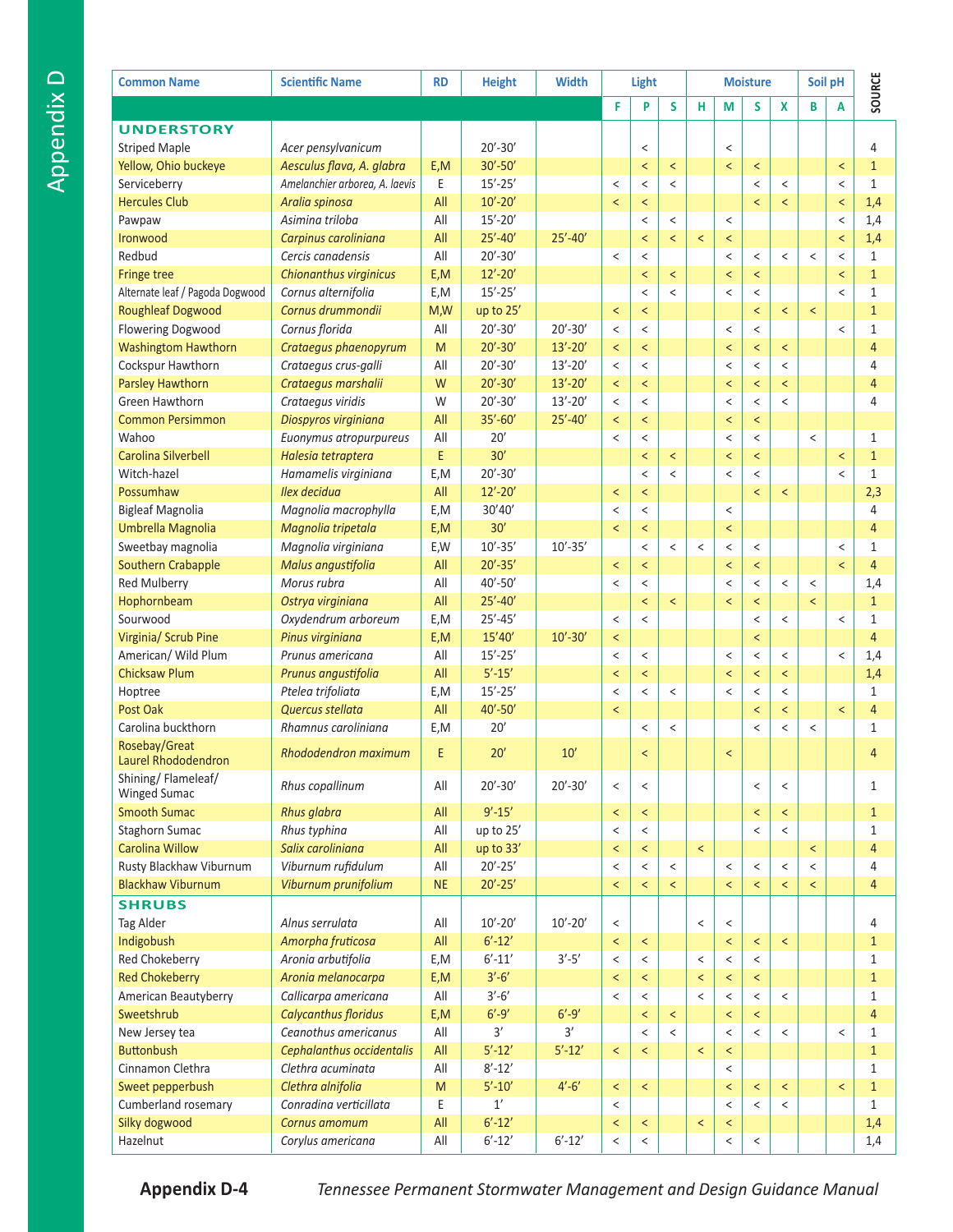| <b>Common Name</b>                             | <b>Scientific Name</b>                          | <b>RD</b>  | <b>Height</b>        | <b>Width</b> |                          | Light                    |                          |                          |                          | <b>Moisture</b>          |                          | Soil pH                  |                          |                              |
|------------------------------------------------|-------------------------------------------------|------------|----------------------|--------------|--------------------------|--------------------------|--------------------------|--------------------------|--------------------------|--------------------------|--------------------------|--------------------------|--------------------------|------------------------------|
|                                                |                                                 |            |                      |              | F                        | P                        | S                        | н                        | M                        | S                        | X                        | B                        | A                        | SOURCE                       |
| <b>SHRUBS</b>                                  |                                                 |            |                      |              |                          |                          |                          |                          |                          |                          |                          |                          |                          |                              |
| cont'd                                         |                                                 |            |                      |              |                          |                          |                          |                          |                          |                          |                          |                          |                          |                              |
| Southern bush honeysuckle                      | Diervilla sessilifolia                          | E,M        | $3' - 5'$            | $3' - 5'$    | $\,<$                    | $\,<$                    |                          |                          | $\overline{\phantom{0}}$ | $\,<$                    | $\,<$                    |                          | $\,<$                    | 1,4                          |
| Water willow/                                  | Decodon verticillatus                           | All        | $3^\prime$           | $3' - 5'$    | $\,<\,$                  |                          |                          | $\,<$                    |                          |                          |                          |                          | $\,<$                    |                              |
| Swamp loosestrife                              |                                                 |            |                      |              |                          |                          |                          |                          |                          |                          |                          |                          |                          |                              |
| Leatherwood                                    | Dirca palustris                                 | E,M<br>All | $3'-6'$<br>$4' - 6'$ | $3' - 4'$    |                          | $\,<$                    | $\,<$                    |                          | $\,<$                    |                          |                          |                          |                          | $\mathbf{1}$                 |
| Hearts-a-bustin<br>Wild hydrangea              | Euonymus americanus<br>Hydrangea arborescens    | E,M        | $3'-6'$              | $3'-6'$      | $\,<$                    | $\,<$<br>$\,<$           | $\,<$<br>$\,<$           |                          | $\,<\,$<br>$\,<$         | $\,<$<br>$\,<\,$         |                          | $\,<$                    |                          | $\mathbf{1}$<br>$\mathbf{1}$ |
| Oakleaf hydrangea                              | Hydrangea quercifolia                           | All        | $3'-6'$              | $3'-6'$      | $\,<\,$                  | $\,<\,$                  | $\overline{\phantom{a}}$ |                          | $\,<\,$                  | $\,<\,$                  |                          |                          |                          | $\mathbf{1}$                 |
| Cedarglade/ St. John's Wort                    | <b>Hypericum frondosum</b>                      | M          | $3' - 4'$            | $3' - 4'$    | $\prec$                  | $\,<$                    |                          |                          | $\overline{\phantom{0}}$ | $\,<\,$                  | $\,<$                    |                          |                          | 1,4                          |
| Shrubby St. John's Wort                        | Hypericum prolificum                            | E,M        | $1' - 4'$            |              | $\,<\,$                  | $\,<$                    |                          |                          | $\,<\,$                  | $\,<\,$                  | $\,<\,$                  |                          |                          | 1,4                          |
| Dense St. John's Wort                          | Hypericum densiflorum                           | E,M        | $4' - 6'$            |              | $\,<$                    | $\,<$                    |                          |                          | $\overline{\phantom{0}}$ | $\overline{\phantom{a}}$ | $\overline{\phantom{0}}$ |                          |                          | 1,4                          |
| Common winterberry                             | Ilex verticillata                               | E,W        | $6' - 12'$           |              | $\,<$                    | $\,<\,$                  | $\,<\,$                  | $\,<$                    | $\,<\,$                  |                          |                          |                          | $\,<$                    | $\mathbf{1}$                 |
| Virginia sweetspire                            | Itea virginica                                  | All        | $4' - 10'$           | $4' - 10'$   | $\,<$                    | $\,<$                    | $\overline{\phantom{0}}$ | $\prec$                  | $\,<$                    | $\,<\,$                  |                          |                          |                          | $\mathbf{1}$                 |
| Mountain laurel                                | Kalmia latifolia                                | E,M        | $7' - 15'$           |              | $\,<$                    | $\,<\,$                  |                          |                          | $\,<\,$                  | $\,<$                    | $\,<$                    |                          | $\,<\,$                  | $\mathbf{1}$                 |
| Doghobble/                                     |                                                 |            |                      |              |                          |                          |                          |                          |                          |                          |                          |                          |                          |                              |
| Dog-laurel, Fetterbush                         | Leucothoe fontanesiana                          | U,E        | $2' - 6'$            |              |                          |                          |                          |                          |                          |                          |                          |                          |                          | $\overline{4}$               |
| Spicebush                                      | Lindera benzoin                                 | All        | $6' - 12'$           | $6' - 12'$   |                          | $\,<$                    | $\,<$                    |                          | $\,<$                    |                          |                          |                          |                          | $\mathbf{1}$                 |
| <b>Hairy Mock Orange</b>                       | Philadelphus hirsutus                           | E          | $4' - 6'$            |              | $\,<$                    | $\,<$                    |                          |                          | $\overline{\phantom{0}}$ | $\,<$                    |                          | $\,<$                    |                          | 1,4                          |
| Common Mock Orange                             | Philadelphus inodorus                           | All        | $6' - 9'$            |              | $\,<\,$                  | $\,<\,$                  |                          |                          | $\,<\,$                  | $\,<\,$                  |                          | $\,<\,$                  |                          | 1,4                          |
| <b>Downy Mock Orange</b>                       | Philadelphus pubescens                          | M          | $4' - 10'$           |              | $\,<$                    | $\,<$                    |                          |                          | $\overline{\phantom{0}}$ | $\,<$                    |                          | $\,<$                    |                          | 1,4                          |
| Ninebark                                       | Physocarpus opulifolius                         | E,M        | $5' - 10'$           |              | $\,<$                    | $\,<$                    |                          | $\,<$                    | $\,<\,$                  | $\,<\,$                  | $\,<$                    |                          |                          | $\mathbf{1}$                 |
| Alabama Azalea                                 | Rhododendron alabamense                         | M          | $4'-6'$              |              |                          | $\,<$                    | $\,<$                    |                          |                          | $\overline{\phantom{0}}$ | $\overline{\phantom{0}}$ |                          | $\,<$                    | $\overline{4}$               |
| Sweet Azalea                                   | Rhododendron arborescens                        | E          | $10' - 20'$          |              |                          | $\,<\,$                  | $\,<\,$                  | $\,<$                    | $\,<$                    |                          |                          |                          | $\,<\,$                  | $\mathbf{1}$                 |
| <b>Flame Azalea</b>                            | Rhododendron calendulaceum                      | $\cup$     | $8' - 10'$           | $8' - 10'$   |                          | $\prec$                  | $\overline{\phantom{0}}$ | $\overline{\phantom{0}}$ | $\overline{\phantom{a}}$ | $\overline{\phantom{0}}$ |                          |                          | $\overline{\phantom{a}}$ | $\overline{4}$               |
| Mountain rosebay (Cawtawba R.)                 | Rhododendron catawbiense                        | E          | $6' - 10'$           |              |                          | $\,<$                    | $\,<\,$                  |                          | $\,<\,$                  | $\,<\,$                  |                          |                          | $\,<\,$                  | $\mathbf{1}$                 |
| <b>Cumberland Azalea</b>                       | Rhododendron cumberlandense                     | E          | $3' - 8'$            |              |                          | $\,<$                    | $\overline{\phantom{a}}$ | $\,<$                    | $\,<$                    | $\overline{\phantom{a}}$ |                          |                          | $\,<$                    | $\overline{4}$               |
| Pietmon Azalea                                 | Rhododendron canescens                          | All        | $6' - 15'$           |              |                          | $\,<$                    | $\,<\,$                  |                          | $\,<\,$                  | $\,<\,$                  |                          |                          | $\,<$                    | 1,4                          |
| Carolina Rhododendron                          | <b>Rhododendron minus</b>                       | E          | $3'-6'$              |              |                          | $\,<$                    | $\,<\,$                  |                          | $\overline{\phantom{0}}$ |                          |                          |                          |                          |                              |
| Pixterbloom Azalea                             | Rhododendron periclymenoides<br>(R. nudiflorum) | M          | $4' - 6'$            |              |                          | $\,<\,$                  | $\,<$                    | $\,<$                    | $\,<\,$                  |                          |                          |                          | $\,<$                    | $\mathbf{1}$                 |
| <b>Roseshell Azalea</b>                        | Rhododendron prinophyllum<br>(R. roseum)        | M          | $3' - 8'$            |              |                          | $\prec$                  | $\prec$                  | $\prec$                  | $\,<$                    |                          |                          | $\overline{\phantom{0}}$ |                          | $\mathbf{1}$                 |
| Swamp Azalea                                   | Rhododendron viscosum                           | E          | $4' - 8'$            |              | $\,<$                    | $\,<$                    |                          | $\,<$                    | $\,<\,$                  |                          |                          |                          |                          | 4                            |
| <b>Fragrant Sumac</b>                          | Rhus aromatica                                  | E,M        | $2' - 6'$            |              | $\,<\,$                  | $\,<$                    |                          |                          |                          | $\,<$                    | $\,<$                    |                          |                          | $\mathbf{1}$                 |
| Carolina/ Pasture Rose                         | Rosa carolina                                   | All        | $3' - 4'$            |              | $\,<$                    |                          |                          | $\,<$                    | $\,<$                    | $\,<\,$                  |                          | $\,<$                    |                          | $\mathbf{1}$                 |
| <b>Swamp Rose</b>                              | Rosa palustris                                  | All        | $6' - 7'$            |              | $\overline{\phantom{a}}$ | $\overline{\phantom{a}}$ | $\,<$                    | $\overline{\phantom{0}}$ | $\overline{\phantom{a}}$ |                          |                          |                          |                          | $\overline{4}$               |
| <b>Prairie Rose</b>                            | Rosa setigera                                   | All        | 12'                  | $3'-6'$      | $\,<\,$                  | $\,<\,$                  |                          |                          | $\,<\,$                  | $\,<\,$                  | $\,<\,$                  | $\,<\,$                  |                          | 4                            |
| <b>Blackcap Raspberry</b><br>(Tall Blackberry) | Rubus occidentalis, R. argutus                  | All        | $3'-6'$              |              | $\overline{\phantom{0}}$ |                          |                          |                          | $\overline{\phantom{0}}$ | $\prec$                  |                          | $\,<$                    |                          | $\overline{4}$               |
| Northern Dewberry                              | Rubus flagellaris                               | All        | 3'                   |              | $\,<$                    | $\,<\,$                  |                          |                          | $\,<$                    | $\,<\,$                  |                          |                          |                          | 4                            |
| Elderberry                                     | Sambucus canadensis                             | All        | $6' - 8'$            |              | $\,<$                    | $\,<$                    |                          | $\,<$                    | $\,<$                    | $\,<\,$                  | $\,<$                    |                          |                          | $\overline{4}$               |
| Bladdernut                                     | Staphylea trifolia                              | All        | $8' - 14'$           |              |                          | $\,<\,$                  | $\,<\,$                  |                          | $\,<\,$                  | $\,<\,$                  |                          |                          |                          | $\mathbf{1}$                 |
| American Snowbell, Bigleaf S.                  | Styrax americana, S. grandifolius               | W          | $6' - 10'$           |              |                          | $\,<$                    | $\,<\,$                  | $\,<$                    | $\,<\,$                  |                          |                          |                          | $\,<$                    | $\mathbf{1}$                 |
| Coralberry                                     | Symphoricarpos orbiculatus                      | E,M        | $2' - 5'$            |              | $\,<$                    | $\,<\,$                  | $\overline{\phantom{0}}$ |                          | $\,<$                    | $\,<$                    | $\,<\,$                  |                          |                          | $\mathbf{1}$                 |
| <b>Farkleberry (Sparkleberry)</b>              | Vaccinium arboreum                              | All        | 20'                  |              |                          | $\,<$                    | $\prec$                  |                          | $\overline{\phantom{a}}$ | $\,<\,$                  |                          |                          |                          | $\overline{4}$               |
| Late Lowbush Blueberry                         | Vaccinium pallidum(V. vacillans)                | E,M        | $1'-3'$              |              | $\,<$                    | $\,<$                    |                          |                          |                          | $\,<\,$                  | $\,<$                    |                          | $\,<\,$                  | 4                            |
| Deerberry                                      | Vaccinium stamineum                             | E,W        | $6' - 12'$           |              | $\overline{\phantom{a}}$ | $\,<$                    |                          |                          |                          | $\overline{\phantom{a}}$ | $\overline{\phantom{0}}$ |                          | $\prec$                  | $\overline{4}$               |
| Mapleleaf Viburnum                             | Viburnum acerifolium                            | E,M        | $3'-6'$              |              |                          | $\,<\,$                  | $\,<\,$                  |                          | $\,<$                    | $\,<$                    |                          |                          | $\,<\,$                  | 4                            |
| <b>Northern Witerod</b>                        | Viburnum cassinoides                            | E          | $15'$                |              | $\,<$                    | $\,<$                    | $\,<\,$                  | $\,<$                    | $\,<$                    | $\prec$                  |                          |                          | $\,<$                    | $\overline{4}$               |
| Arrowood Viburnum                              | Viburnum dentatum                               | E,M        | $6' - 12'$           | $6' - 12'$   | $\,<$                    | $\,<$                    |                          | $\,<$                    | $\,<\,$                  |                          |                          |                          | $\,<$                    | 4                            |
| Possumhaw Viburnum                             | Viburnum nudum                                  | E,M        | $6' - 15'$           | $4' - 10'$   | $\,<$                    | $\,<$                    | $\,<\,$                  | $\,<$                    | $\,<$                    | $\,<\,$                  |                          |                          | $\,<$                    | $\overline{4}$               |
| Yellowroot                                     | Xanthorhiza simplicissima                       | E,M        | $3'$                 |              |                          | $\,<\,$                  | $\,<\,$                  | $\,<$                    | $\,<\,$                  | $\,<$                    |                          |                          | $\,<\,$                  | 4                            |
|                                                |                                                 |            |                      |              |                          |                          |                          |                          |                          |                          |                          |                          |                          |                              |

Tennessee Permanent Stormwater Management and Design Guidance Manual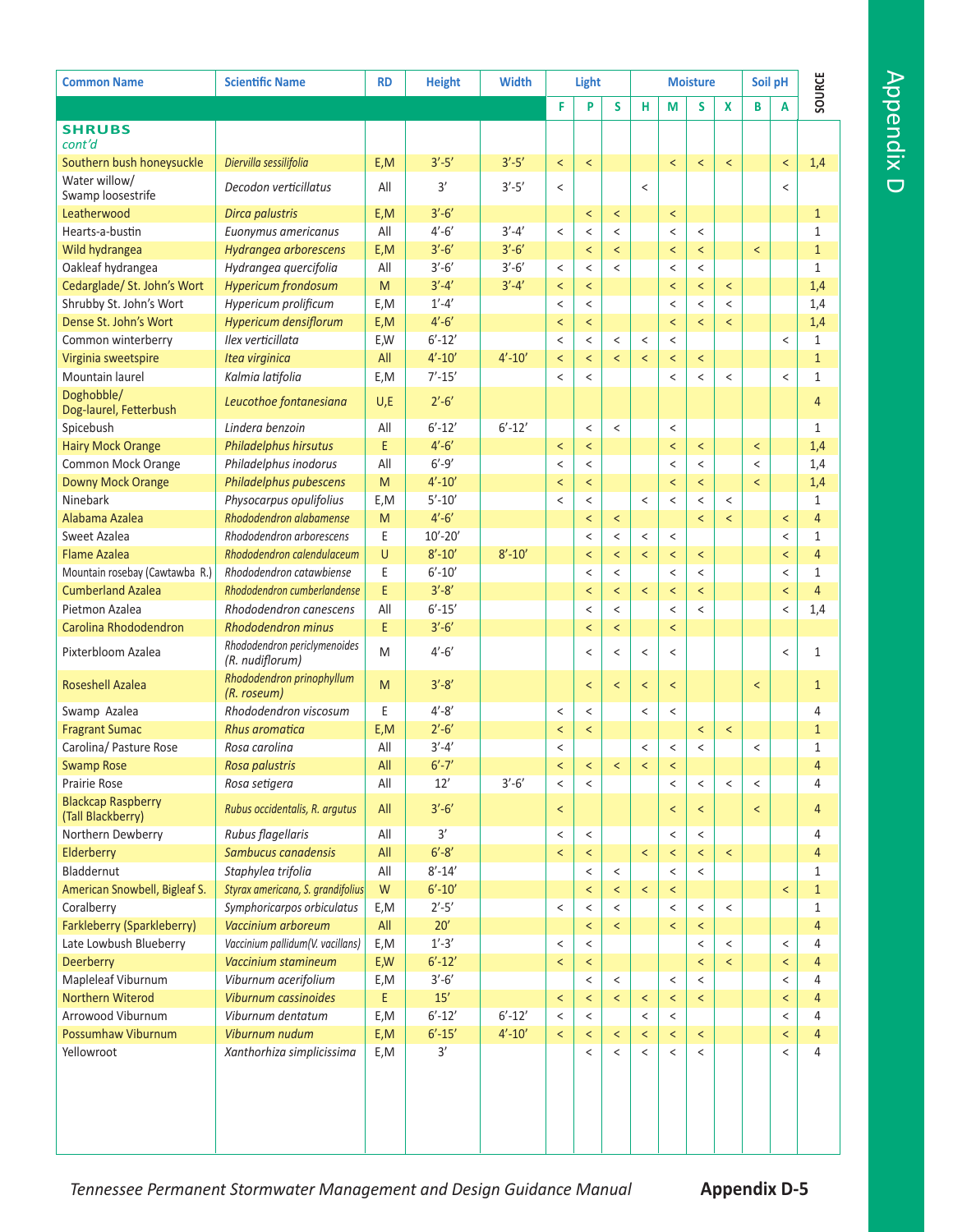| <b>Common Name</b>                       | <b>Scientific Name</b>                       | <b>RD</b>                                                                                                  | <b>Height</b> | <b>Width</b> | Light                    |                          |                          |                          |                          | <b>Moisture</b>          |                          | Soil pH                  | SOURCE                   |                |
|------------------------------------------|----------------------------------------------|------------------------------------------------------------------------------------------------------------|---------------|--------------|--------------------------|--------------------------|--------------------------|--------------------------|--------------------------|--------------------------|--------------------------|--------------------------|--------------------------|----------------|
|                                          |                                              |                                                                                                            |               |              | F                        | P                        | S                        | н                        | M                        | S                        | X                        | B                        | Α                        |                |
| <b>VINES</b>                             |                                              |                                                                                                            |               |              |                          |                          |                          |                          |                          |                          |                          |                          |                          |                |
| Dutchman's Pipe                          | Aristolochia macrophylla                     | E,M                                                                                                        |               |              |                          | $\,<$                    | $\,<$                    |                          | $\,<$                    | $\,<$                    |                          | $\,<$                    | $\,<$                    | 1,4,5          |
| <b>Wolly Pipevine</b>                    | Aristolochia tomentosa                       | All                                                                                                        |               |              |                          | $\overline{\phantom{a}}$ | $\,<$                    |                          | $\overline{\phantom{a}}$ | $\overline{\phantom{0}}$ |                          | $\overline{\phantom{0}}$ | $\overline{\phantom{a}}$ | 1,4,5          |
| <b>Ratan Vine</b>                        | Berchemia scandens                           | All                                                                                                        |               |              | $\,<$                    | $\,<$                    | $\,<\,$                  | $\,<$                    | $\,<\,$                  | $\,<\,$                  |                          |                          | $\,<$                    | 1,4,5          |
| Crossvine                                | Bignonia capreolata                          | All                                                                                                        |               |              | $\,<$                    | $\,<$                    |                          | $\,<$                    | $\,<\,$                  | $\,<$                    |                          | $\,<$                    | $\,<$                    | 1,4,5          |
| <b>Trumpet Creeper</b>                   | Campsis radicans                             | All                                                                                                        |               |              | $\,<$                    | $\,<\,$                  |                          |                          | $\,<\,$                  | $\,<\,$                  | $\,<$                    | $\,<$                    | $\,<$                    | 1,4,5          |
| <b>American Bittersweet</b>              | Celastrus scandens                           | E,W                                                                                                        |               |              |                          |                          |                          |                          | $\overline{\phantom{a}}$ |                          |                          |                          |                          | 1,4,5          |
| Leather-Flower                           | Clematis versicolor                          | M                                                                                                          |               |              |                          | $\,<$                    | $\,<$                    |                          | $\,<\,$                  | $\,<\,$                  |                          |                          |                          | 4              |
| Virgin's bower (Traveller's Joy)         | Clematis virginiana                          | All                                                                                                        |               |              | $\,<$                    | $\,<$                    |                          |                          | $\,<$                    | $\overline{\phantom{0}}$ |                          |                          |                          | $\overline{4}$ |
| Leather-Flower                           | Clematis viorna                              | M                                                                                                          |               |              |                          | $\,<\,$                  | $\,<$                    |                          | $\,<\,$                  | $\overline{\phantom{a}}$ |                          |                          |                          | 4              |
| Marsh Leather-Flower                     |                                              |                                                                                                            |               |              |                          |                          |                          |                          |                          |                          |                          |                          |                          |                |
| (Blue Jasmine)                           | Clematis crispa                              | W                                                                                                          |               |              | $\,<$                    | $\overline{\phantom{0}}$ |                          | $\overline{\phantom{0}}$ | $\overline{\phantom{0}}$ |                          |                          | $\overline{\phantom{0}}$ |                          | 4,5            |
| Carolina Snailseed                       | Cocculus carolinus                           | All                                                                                                        |               |              | $\,<$                    | $\,<$                    | $\,<$                    |                          | $\,<$                    | $\,<$                    | $\,<$                    |                          | $\,<\,$                  | 4              |
| <b>Climbing Hydrangea</b>                | Decumaria barbara                            | All                                                                                                        |               |              | $\,<$                    | $\overline{\phantom{a}}$ | $\overline{\phantom{0}}$ | $\,<$                    | $\overline{\phantom{a}}$ |                          |                          | $\,<$                    | $\overline{\phantom{a}}$ | 5              |
| <b>Yellow Jasmine</b>                    | Gelsemium sempervirens                       | E                                                                                                          |               |              | $\,<\,$                  | $\,<$                    |                          |                          | $\,<\,$                  | $\,<$                    |                          | $\,<$                    | $\,<\,$                  | 1,5            |
| <b>Yellow Honeysuckle</b>                | Lonicera flava                               | S                                                                                                          |               |              |                          | $\,<\,$                  | $\,<$                    |                          | $\,<\,$                  | $\,<$                    |                          |                          |                          | $\overline{4}$ |
| Coral Honeysuckle                        | Lonicera sempervirens                        | All                                                                                                        |               |              | $\,<$                    | $\,<\,$                  | $\,<$                    |                          | $\,<\,$                  | $\,<\,$                  | $\,<$                    | $\,<$                    | $\,<$                    | 4,5            |
| Common (Canada) Moonseed                 | Menispernum canadense                        | All                                                                                                        |               |              |                          | $\overline{\phantom{a}}$ | $\overline{\phantom{a}}$ | $\overline{\phantom{a}}$ | $\overline{\phantom{a}}$ | $\overline{\phantom{0}}$ |                          |                          |                          | $\overline{4}$ |
| Virginia Creeper                         | Parthenocissus quinquefolia                  | E,M                                                                                                        |               |              | $\,<$                    | $\,<\,$                  | $\,<$                    |                          | $\,<\,$                  | $\,<$                    | $\,<\,$                  | $\,<$                    | $\,<\,$                  | 4,5            |
| <b>Purple Passion Flower</b><br>(Maypop) | Passiflora incarnata                         | All                                                                                                        |               |              | $\,<$                    | $\,<$                    |                          |                          |                          | $\overline{\phantom{0}}$ | $\overline{\phantom{0}}$ | $\prec$                  | $\prec$                  | 4,5            |
| <b>Yellow Passion Flower</b>             | Passiflora lutea                             | All                                                                                                        |               |              |                          | $\,<$                    | $\,<$                    |                          | $\,<$                    | $\,<\,$                  |                          |                          |                          | 4              |
| <b>Riverbank Grape</b>                   | Vitis riparia                                |                                                                                                            |               |              | $\,<$                    | $\,<\,$                  | $\overline{\phantom{0}}$ | $\,<$                    | $\,<$                    | $\overline{\phantom{0}}$ |                          |                          |                          | $\overline{4}$ |
| American Wisteria                        | Wisteria frutescens                          | W                                                                                                          |               |              | $\,<$                    | $\,<\,$                  |                          | $\,<\,$                  | $\,<\,$                  |                          |                          | $\,<$                    |                          | 4,5            |
| <b>HERBACEOUS</b>                        |                                              |                                                                                                            |               |              |                          |                          |                          |                          |                          |                          |                          |                          |                          |                |
| <b>PERENNIALS</b>                        |                                              |                                                                                                            |               |              |                          |                          |                          |                          |                          |                          |                          |                          |                          |                |
| Doll's Eyes                              | Actaea pachypoda                             | All                                                                                                        | $1 - 2.5'$    |              |                          | $\,<$                    |                          |                          | $\,<\,$                  |                          |                          |                          |                          |                |
| <b>White Snakeroot</b>                   | Ageratina altissima                          | All                                                                                                        | $2 - 5'$      |              |                          | $\,<$                    |                          |                          | $\,<$                    |                          |                          |                          |                          |                |
| <b>Nodding Onion</b>                     | Allium cernum                                | E, M                                                                                                       | 12"           |              | $\,<$                    | $\,<$                    |                          |                          |                          |                          |                          | $\,<$                    |                          |                |
| <b>Blue Star</b>                         | Amsonia tabernaemontana                      | All                                                                                                        | 3'            |              | $\,<$                    | $\,<\,$                  |                          |                          | $\,<$                    |                          |                          |                          |                          | 3              |
| Thimbleweed                              | Anemone virginiana                           | All                                                                                                        | $2 - 3'$      |              |                          |                          |                          |                          |                          | $\,<$                    |                          |                          | $\,<\,$                  |                |
| <b>Wild Columbine</b>                    | Aquilegia canadensis                         | E, M                                                                                                       | $1 - 2.5'$    |              |                          | $\,<\,$                  |                          |                          |                          |                          |                          |                          | $\prec$                  | 3              |
| Spikenard                                | Aralia racemosa                              | E, M                                                                                                       | $2 - 3'$      |              |                          | $\,<$                    |                          |                          | $\,<$                    |                          |                          |                          | $\,<$                    |                |
| Jack-in-the-pulpit                       | Arisaema triphyllum                          | All                                                                                                        | 12"           |              |                          | $\overline{\phantom{0}}$ |                          |                          | $\,<\,$                  |                          |                          |                          |                          | 3              |
| Goat's-beard                             | Aruncus dioicus                              | E                                                                                                          | $3 - 6'$      |              |                          | $\,<\,$                  |                          |                          | $\,<\,$                  |                          |                          |                          | $\,<\,$                  |                |
| <b>Wild Ginger</b>                       | Asarum canadense                             | All                                                                                                        | $4 - 6''$     |              |                          | $\overline{\phantom{0}}$ |                          |                          | $\overline{\phantom{0}}$ |                          |                          |                          |                          | 3              |
| Swamp Milkweed                           | Asclepias incarnata                          | E, M                                                                                                       | $3 - 4'$      |              | <                        |                          |                          |                          |                          |                          |                          |                          |                          |                |
| <b>Butterfly-weed</b>                    | Asclepias tuberosa                           | All                                                                                                        | $1 - 2'$      |              | $\,<$                    |                          |                          |                          |                          | $\,<$                    | $\,<\,$                  |                          |                          |                |
| <b>Blue Wood Aster</b>                   | Aster cordifolius                            | All                                                                                                        | $1.5 - 4'$    |              |                          |                          |                          |                          |                          |                          |                          |                          |                          |                |
| <b>White Wood Aster</b>                  | Aster divaricatus                            | E                                                                                                          | $1 - 3'$      |              |                          | $\,<$                    |                          |                          | $\,<$                    | $\,<\,$                  |                          |                          | $\prec$                  |                |
| Short's Aster                            | Aster shortii                                | M                                                                                                          | $2 - 4'$      |              | $\,<$                    |                          |                          |                          | $\,<\,$                  | $\overline{\phantom{a}}$ |                          |                          |                          |                |
| New England, Aromatic aster              | Aster novae-angliae,<br>A. oblongifolius     | All                                                                                                        | $3 - 5'$      |              | $\,<$                    |                          |                          | $\,<$                    | $\,<$                    |                          |                          |                          | $\overline{\phantom{0}}$ |                |
| False Indigo                             | Baptisia alba                                | W                                                                                                          | 3'            |              |                          |                          |                          |                          |                          |                          |                          |                          |                          |                |
| <b>Tickseed Sunflower</b>                | <b>Bidens polylepis</b>                      | M, E                                                                                                       | $2 - 4'$      |              | $\,<$                    |                          |                          | $\,<$                    | $\,<$                    |                          |                          |                          |                          |                |
| <b>Tickseed Sunflower</b>                | Bidens aristosa                              | M, W                                                                                                       | $2 - 4'$      |              | $\,<\,$                  |                          |                          | $\,<\,$                  | $\,<\,$                  |                          |                          |                          |                          |                |
| Downy Wood-mint                          | <b>Blephilia ciliata</b>                     | $\mathsf{M}% _{T}=\mathsf{M}_{T}\!\left( a,b\right) ,\ \mathsf{M}_{T}=\mathsf{M}_{T}\!\left( a,b\right) ,$ | $1 - 2'$      |              |                          | $\,<$                    |                          |                          | $\overline{\phantom{0}}$ | $\,<\,$                  |                          |                          | $\,<$                    |                |
| <b>False Aster</b>                       | Boltonia asteroides                          | M, W                                                                                                       | $3 - 4'$      |              | $\,<$                    |                          |                          |                          |                          | $\overline{\phantom{a}}$ |                          |                          | $\,<\,$                  |                |
| <b>Blue Cohosh</b>                       | Caulophyllum thalictroides                   | M, E                                                                                                       | $1 - 3'$      |              |                          | $\,<$                    |                          |                          | $\,<$                    |                          |                          |                          |                          |                |
| <b>Black Cohosh</b>                      | Cimicifuga racemosa                          | M, E                                                                                                       | $3 - 6'$      |              |                          | $\,<$                    |                          |                          | $\,<$                    | $\,<\,$                  |                          |                          |                          |                |
| <b>Spring Beauty</b>                     | Claytonia virginica                          | All                                                                                                        | $7 - 2'$      |              |                          |                          |                          |                          |                          |                          |                          |                          |                          |                |
| <b>Blue-eyed Mary</b>                    | Collinsia verna                              | Nashville                                                                                                  | $1 - 2'$      |              |                          | $\,<$                    |                          |                          | $\,<$                    |                          |                          |                          | $\,<\,$                  |                |
| <b>Mist Flower</b>                       | Conoclinium coelestinum                      | All                                                                                                        | 2'            |              |                          | $\,<$                    |                          |                          |                          | $\,<\,$                  |                          |                          |                          |                |
| Dwarf Larkspur                           | Delphinium tricorne                          | M, E                                                                                                       | $6 - 12"$     |              |                          |                          |                          |                          | $\,<$                    |                          |                          |                          |                          |                |
| <b>Cutleaf Toothwort</b>                 | Dentaria laciniata,<br>Cardamine concatenata |                                                                                                            |               |              |                          |                          |                          |                          |                          |                          |                          |                          |                          |                |
| Squirrel Corn                            | Dicentra canadensis                          | M, E                                                                                                       | $6 - 8''$     |              |                          |                          |                          |                          | $\,<$                    |                          |                          |                          |                          |                |
| <b>Wild Bleeding Heart</b>               | Dicentra eximia                              | All                                                                                                        | $12 - 18"$    |              | $\overline{\phantom{0}}$ | $\,<$                    |                          |                          | $\overline{\phantom{0}}$ | $\,<$                    |                          |                          | $\overline{\phantom{a}}$ |                |

Tennessee Permanent Stormwater Management and Design Guidance Manual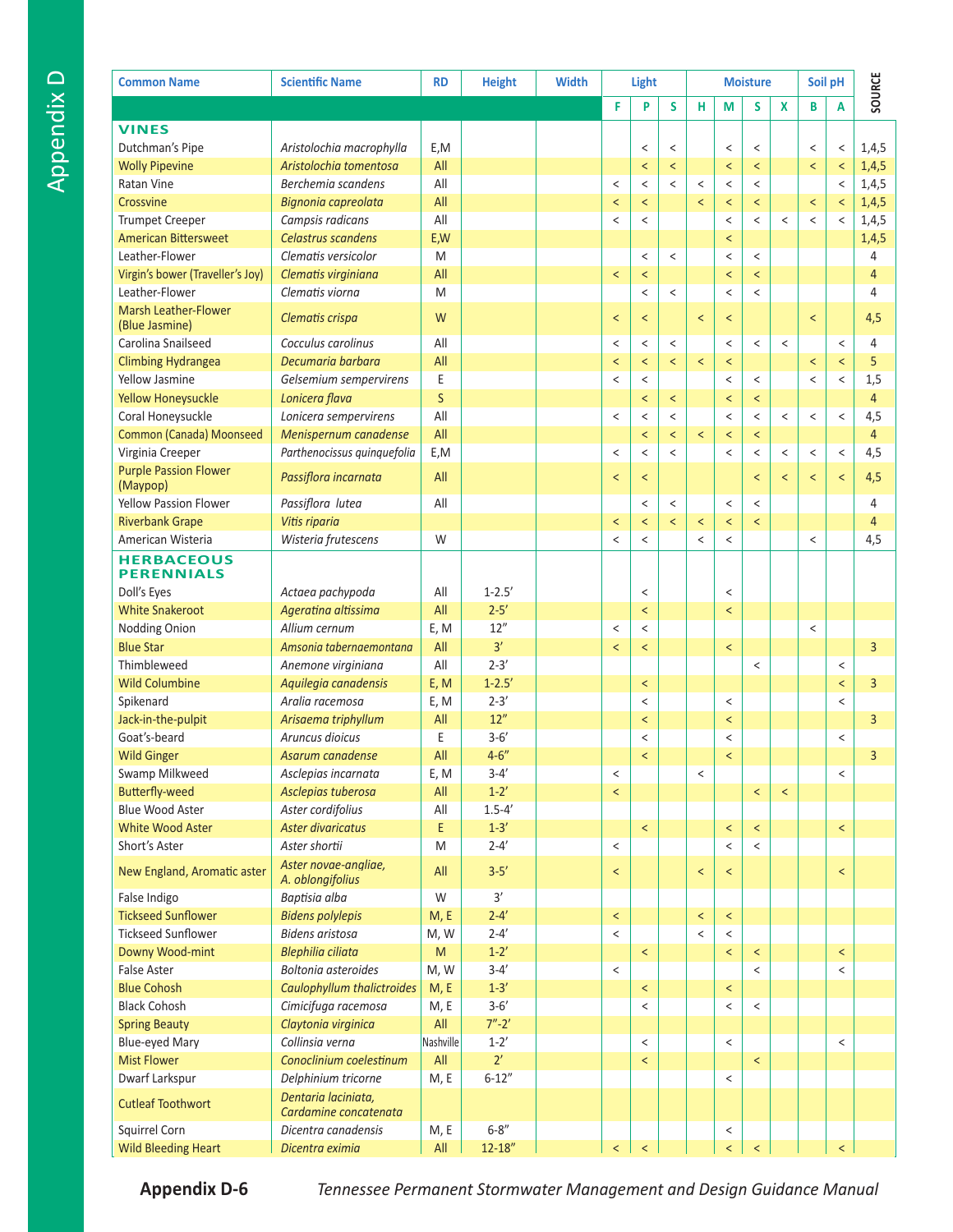| <b>Common Name</b>                             | <b>Scientific Name</b>                        | <b>RD</b> | <b>Height</b> | <b>Width</b> | Light                    |                          |   |                          |                          | <b>Moisture</b>          |                          | Soil pH |         | SOURCE         |  |
|------------------------------------------------|-----------------------------------------------|-----------|---------------|--------------|--------------------------|--------------------------|---|--------------------------|--------------------------|--------------------------|--------------------------|---------|---------|----------------|--|
|                                                |                                               |           |               |              | F                        | P                        | S | н                        | M                        | S                        | X                        | B       | A       |                |  |
| <b>HERBACEOUS</b>                              |                                               |           |               |              |                          |                          |   |                          |                          |                          |                          |         |         |                |  |
| <b>PERENNIALS</b> cont'd                       |                                               |           |               |              |                          |                          |   |                          |                          |                          |                          |         |         |                |  |
| Dutchman's Breeches                            | Dicentra cucullaria                           | M, E      | $8 - 12"$     |              |                          |                          |   |                          | $\,<$                    |                          |                          |         |         |                |  |
| <b>Spotted Mandarin</b>                        | Disporum maculatum                            | E         | $2^{\prime}$  |              |                          | $\,<$                    |   |                          | $\,<$                    |                          |                          |         | $\,<$   |                |  |
| Shooting Star                                  | Dodecatheon meadia                            | M, E      | $10 - 20"$    |              |                          |                          |   |                          | $\,<$                    |                          |                          |         | $\,<$   |                |  |
| <b>Flat-topped Aster</b>                       | Doellingeria umbellata                        | ER, CP    | $3 - 5'$      |              | $\prec$                  |                          |   |                          | $\overline{\phantom{0}}$ |                          |                          |         | $\,<$   |                |  |
| Purple Coneflower                              | Echinacea purpurea                            | All       | $3 - 5'$      |              | $\,<$                    |                          |   |                          | $\,<$                    | $\,<$                    |                          |         |         | 3              |  |
| Carolina Elephantsfoot                         | Elephantopus carolinianus                     | All       | $1 - 3'$      |              | $\,<$                    | $\,<$                    |   |                          |                          | $\prec$                  |                          |         | $\,<$   |                |  |
| Robin's Plantain                               | Erigeron pulchellus                           | M, E      | $8 - 20''$    |              |                          | $\,<$                    |   |                          | $\,<$                    |                          |                          |         | $\,<$   |                |  |
| Rattlesnake-master,<br><b>Button Snakeroot</b> | Eryngium yuccifolium                          | All       | $2 - 4'$      |              | $\,<$                    | $\overline{\phantom{0}}$ |   |                          | $\prec$                  | $\prec$                  |                          |         | $\,<$   |                |  |
| <b>Trout Lily</b>                              | Erythronium americanum                        | M, E      | $3 - 5''$     |              |                          |                          |   |                          | $\,<$                    |                          |                          |         | $\,<$   |                |  |
| Joe Pye-weed                                   | Eutrachium spp.                               | All       | $5-9'$        |              | $\prec$                  |                          |   |                          | $\,<$                    |                          |                          |         | $\prec$ |                |  |
| Soapwort Gentian, Harvestbells                 | Gentiana saponaria                            | ER, CP    | $8 - 20''$    |              |                          | $\,<$                    |   |                          | $\,<$                    |                          |                          |         | $\,<$   |                |  |
| <b>Wild Geranium</b>                           | Geranium maculatum                            | All       | $1 - 2'$      |              |                          | $\,<$                    |   |                          | $\,<$                    |                          |                          |         | $\,<$   | $\overline{3}$ |  |
| Sneezeweed                                     | Helenium autumnale                            | M, E      | $2 - 4'$      |              | $\,<$                    |                          |   |                          | $\,<$                    | $\,<$                    |                          |         | $\,<$   |                |  |
| Purplehead sneezeweed                          | <b>Helenium flexuosum</b>                     | All       | $1 - 4'$      |              | $\prec$                  |                          |   |                          | $\,<$                    | $\,<$                    |                          |         | $\,<$   | $\overline{3}$ |  |
| <b>Swamped Sunflowers</b>                      | Helianthus angustifolius                      | All       | $5 - 7'$      |              | $\,<\,$                  |                          |   | $\,<$                    | $\,<\,$                  | $\,<$                    | $\overline{\phantom{a}}$ |         | $\,<\,$ |                |  |
| <b>Sharp-lobed Liverleaf</b>                   | Hepatica acutiloba                            | M, E      |               |              |                          | $\,<$                    |   |                          | $\,<$                    | $\overline{\phantom{0}}$ |                          |         | $\,<$   |                |  |
| Alumroot                                       | Heuchera americana                            | All       | 2'            |              |                          |                          |   |                          |                          |                          |                          |         |         |                |  |
| <b>Swamp Rose-mallow</b>                       | <b>Hibiscus moscheutos</b>                    | All       | $4 - 8'$      |              |                          |                          |   |                          |                          |                          |                          |         |         |                |  |
| Goldenseal                                     | Hydrastis canadensis                          | All       | $6 - 15''$    |              |                          | $\,<$                    |   |                          | $\,<$                    |                          |                          |         | $\,<$   |                |  |
| <b>Great Waterleaf</b>                         | Hydrophyllum appendiculatum                   | M         | $1 - 3'$      |              |                          | $\,<$                    |   |                          | $\,<$                    |                          |                          |         | $\,<$   |                |  |
| <b>Blazing Star</b>                            | Liatris spp.                                  | All       | $2 - 5'$      |              |                          |                          |   |                          |                          |                          |                          |         |         |                |  |
| <b>Turk's Cap Lily</b>                         | Lilium superbum                               | <b>UM</b> | $3 - 9'$      |              |                          | $\,<$                    |   |                          | $\,<$                    |                          |                          |         | $\,<$   |                |  |
| Cardinal Flower,<br>Great Blue Lobelia         | Lobelia cardinalis, L. siphilitica            | All       | $2 - 4'$      |              |                          | $\,<\,$                  |   |                          |                          |                          |                          |         | $\,<$   |                |  |
| <b>Virginia Bluebells</b>                      | Mertensia virginica                           | M, E      | $1 - 1.5'$    |              | $\,<$                    |                          |   |                          | $\,<$                    |                          |                          |         |         |                |  |
| <b>Bee Balm</b>                                | Monarda didyma                                | <b>UM</b> | $3 - 4'$      |              | $\,<\,$                  | $\,<$                    |   |                          | $\,<\,$                  |                          |                          |         |         |                |  |
| <b>Wild Bergamot</b>                           | Monarda fistulosa                             | All       | $3 - 4'$      |              | $\,<$                    | $\,<$                    |   |                          | $\,<$                    | $\,<$                    |                          |         | $\,<$   |                |  |
| Sundrops                                       | Oenothera fruticosa                           | M, E      | $1.5 - 2'$    |              |                          |                          |   |                          |                          | $\,<$                    | $\,<$                    |         | $\,<$   |                |  |
| Smooth/ Eastern Beard-tongue                   | Penstemon laevigatus                          | M, E      | $2 - 3'$      |              | $\overline{\phantom{0}}$ | $\,<$                    |   |                          | $\,<$                    | $\,<$                    |                          |         | $\,<$   |                |  |
| <b>Wild Blue Phlox</b>                         | Phlox divaricata                              | All       | $1 - 1.5'$    |              |                          | $\,<$                    |   |                          | $\,<$                    |                          |                          |         |         | 3              |  |
| Jacob's Ladder                                 | Polemonium reptans                            | All       |               |              |                          |                          |   | $\overline{\phantom{0}}$ |                          |                          |                          | $\,<$   |         |                |  |
| Solomon's Seal.<br>False Solomon's seal        | Polygonatum biflorum;<br>Smilacina racemosa   | All       | up to 6'      |              |                          | $\,<$                    |   |                          | $\,<$                    |                          |                          |         | $\,<$   | 3              |  |
| Prairie Coneflower,                            | Ratibida pinnata,                             |           |               |              |                          |                          |   |                          |                          |                          |                          |         |         |                |  |
| <b>Blackeyed Susan</b>                         | Rudbeckia spp.                                | All       | $3 - 5'$      |              | $\,<$                    |                          |   |                          | $\,<$                    | $\,<$                    |                          |         | $\,<$   |                |  |
| Perennial Black-eyed Susan                     | Rudbeckia fulgida                             | All       | $2 - 3'$      |              | $\overline{\phantom{a}}$ |                          |   |                          | $\,<$                    |                          |                          |         | $\,<$   |                |  |
| Wreath, Zigzag,<br>Wrinkleleaf goldenrod       | Solidago caesia,<br>S. flexicaulis, S. rugosa | All       | $3 - 6'$      |              |                          | $\overline{\phantom{0}}$ |   |                          | $\,<$                    | $\prec$                  |                          |         |         |                |  |
| <b>Indian Pink</b>                             | Spigelia marilandica                          | All       | $1 - 2'$      |              | $\,<$                    | $\,<$                    |   |                          | $\,<$                    |                          |                          |         | $\,<\,$ |                |  |
| <b>Wood / Celandine Poppy</b>                  | Stylophorum diplyllum                         | M, V, R   | $1 - 1.5'$    |              |                          | $\overline{\phantom{0}}$ |   |                          | $\,<$                    |                          |                          |         | $\prec$ |                |  |
| Rue Anemone                                    | Thalictrum thalictroides                      | M, E      | $3 - 8''$     |              | $\,<\,$                  | $\,<$                    |   |                          | $\,<$                    | $\,<$                    |                          |         | $\,<\,$ |                |  |
| Spiderwort                                     | Tradescantia virainiana                       | WR, V, R  | $1 - 2'$      |              |                          | $\,<$                    |   |                          | $\,<$                    | $\,<$                    |                          |         | $\,<$   |                |  |
| Trillium                                       | Trillium spp.                                 | All       | $3 - 16"$     |              |                          |                          |   |                          | $\,<$                    |                          |                          |         |         |                |  |
| Violet                                         | Viola spp.                                    | All       |               |              |                          | $\,<$                    |   |                          |                          | $\,<$                    |                          |         | $\,<\,$ |                |  |
| <b>GRASSES</b>                                 |                                               |           |               |              |                          |                          |   |                          |                          |                          |                          |         |         |                |  |
| <b>AND SEDGES</b>                              |                                               |           |               |              |                          |                          |   |                          |                          |                          |                          |         |         |                |  |
| Big bluestem                                   | Andropogon gerardii                           | All       | $4 - 8'$      |              | $\,<\,$                  |                          |   |                          | $\,<$                    |                          |                          |         |         | 4              |  |
| <b>Broomsedge</b>                              | Andropogon virginicus                         | All       | $2 - 4'$      |              | $\,<$                    |                          |   |                          |                          | $\,<$                    |                          |         |         | $\overline{4}$ |  |
| Splitbeard Bluestem                            | Andropogon ternarius                          | CP, WR    |               |              | $\,<\,$                  |                          |   |                          |                          | $\,<$                    |                          |         |         | 4              |  |
| <b>Giant River Cane</b>                        | Arundinaria gigantea<br>spp. gigantea         | All       | 30'           |              | $\overline{\phantom{0}}$ | $\prec$                  |   | $\overline{\phantom{0}}$ | $\,<$                    |                          |                          |         |         | $\overline{4}$ |  |
| Side Oats Grama                                | Bouteloua curtipendula                        | CB, V, R  | $1 - 2'$      |              | $\,<\,$                  |                          |   |                          |                          | $\,<$                    |                          |         |         | 4              |  |
| <b>Sedges</b>                                  | Carex spp.                                    | All       | $3 - 5'$      |              | $\overline{\phantom{0}}$ |                          |   | $\overline{\phantom{0}}$ |                          |                          |                          |         |         | $\overline{4}$ |  |
| River oats                                     | Chasmanthium latifolium                       | All       | $2.5 - 4'$    |              |                          | $\,<$                    |   |                          | $\,<$                    |                          |                          |         |         | 4              |  |
|                                                |                                               |           |               |              |                          |                          |   |                          |                          |                          |                          |         |         |                |  |

Appendix D

Tennessee Permanent Stormwater Management and Design Guidance Manual

**Appendix D-7**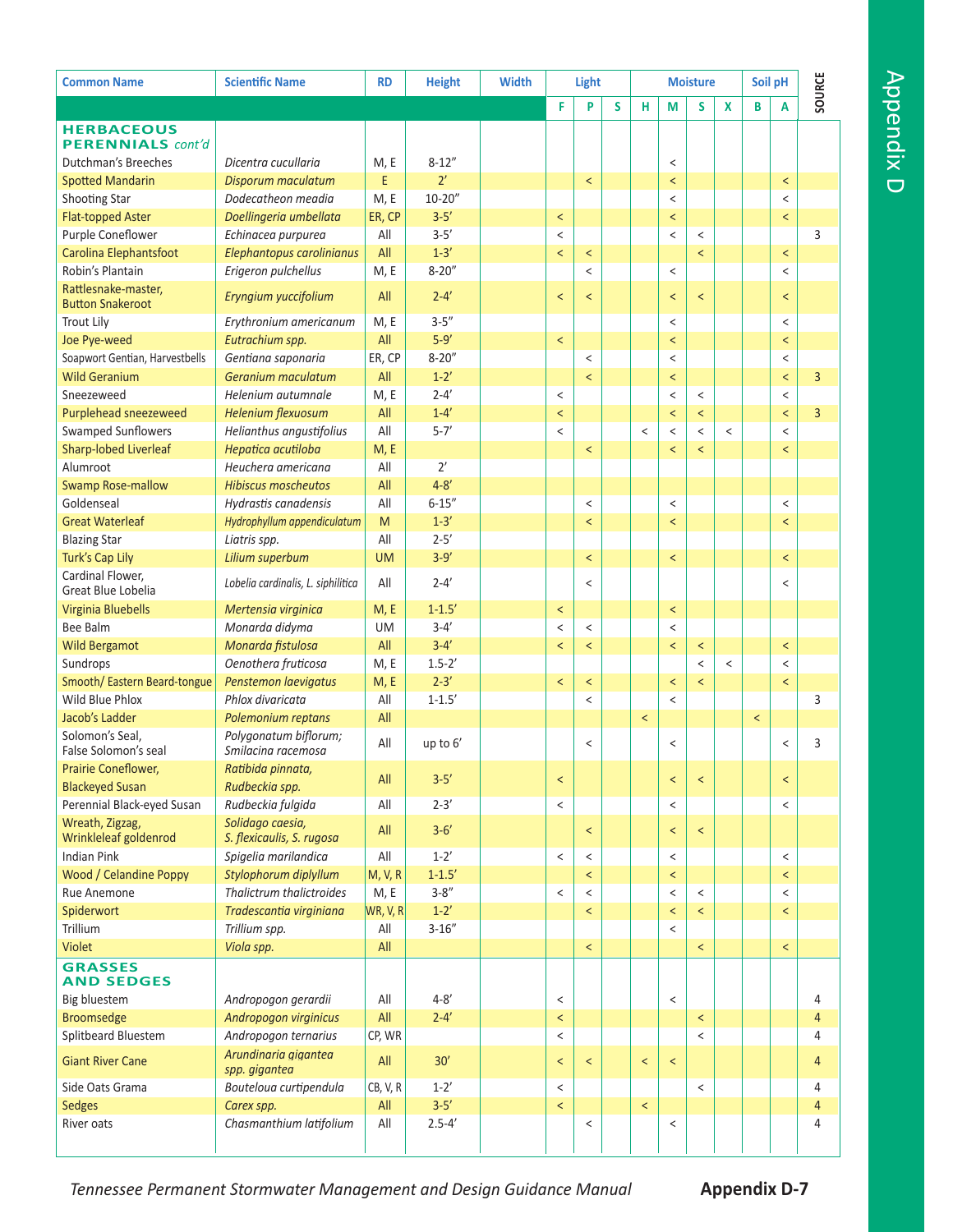| <b>Common Name</b>                      | <b>Scientific Name</b>                     | <b>RD</b> | <b>Height</b> | <b>Width</b> | Light                    |                          |                          |                          | <b>Moisture</b>          |                          |   | Soil pH |                          | SOURCE         |
|-----------------------------------------|--------------------------------------------|-----------|---------------|--------------|--------------------------|--------------------------|--------------------------|--------------------------|--------------------------|--------------------------|---|---------|--------------------------|----------------|
|                                         |                                            |           |               |              | F                        | P                        | S                        | н                        | M                        | S                        | X | B       | A                        |                |
| <b>GRASSES</b>                          |                                            |           |               |              |                          |                          |                          |                          |                          |                          |   |         |                          |                |
| <b>AND SEDGES cont'd</b>                |                                            |           |               |              |                          |                          |                          |                          |                          |                          |   |         |                          |                |
| Bottlebrush grass,<br>Virginia Wild Rye | Elymus hystrix, E. virginicus              | E, M      | $2 - 3'$      |              | $\,<$                    |                          |                          |                          | $\,<$                    |                          |   |         |                          | $\overline{4}$ |
| Purple Love Grass                       | Eragrostis spectabilis                     | All       | $1 - 2'$      |              | $\,<\,$                  |                          |                          |                          |                          | $\,<$                    |   |         |                          | 4              |
| <b>Common Rush</b>                      | Juncus effusus                             | All       | $2 - 4'$      |              |                          | $\prec$                  |                          | $\,<$                    |                          |                          |   |         |                          | $\overline{4}$ |
| Pink Muhly Grass                        | Muhlenbergia capillaris                    |           | $1.5 - 4'$    |              | $\,<$                    |                          |                          |                          | $\,<$                    | $\,<$                    |   |         | $\,<$                    | 4              |
| Switchgrass                             | Panicum virgatum                           | All       | $3 - 4'$      |              | $\,<$                    |                          |                          |                          | $\,<$                    |                          |   |         |                          | 4              |
| Silver, Sugarcane Plume Grass           | Saccharum alopecuroidum,<br>S. giganteum   |           |               |              |                          |                          |                          |                          |                          |                          |   |         |                          | 4              |
| Little Bluestem                         | Schizachyrium scoparium                    | All       | $2 - 4'$      |              | $\,<\,$                  |                          |                          |                          |                          | $\overline{\phantom{0}}$ |   | $\,<$   |                          | 4              |
| <b>Black Bullrush</b>                   | Scirpus atrovirens                         | All       | $2 - 5'$      |              | $\,<$                    |                          |                          | $\,<\,$                  |                          |                          |   |         |                          | 4              |
| <b>Indian Grass</b>                     | Sorghastrum nutans                         | All       | 7'            |              | $\overline{\phantom{a}}$ |                          |                          |                          | $\,<$                    | $\,<$                    |   |         |                          | 4              |
| Eastern Gama Grass                      | Tripsacum dactyloides                      | All       | $4 - 8'$      |              | $\,<$                    |                          |                          | $\,<\,$                  |                          |                          |   |         |                          | 4              |
| <b>GROUND</b><br><b>COVER</b>           |                                            |           |               |              |                          |                          |                          |                          |                          |                          |   |         |                          |                |
| Pussytoes                               | Antennaria plantaginifolia                 | All       | $4 - 8''$     |              |                          |                          | $\,<$                    |                          |                          | $\,<$                    |   |         | $\,<\,$                  |                |
| Galax, Beetleweed, Coltsfoot            | Galax urceolata                            | UM, V, R  | $3 - 6''$     |              |                          | $\,<$                    | $\overline{\phantom{0}}$ |                          | $\,<$                    | $\overline{\phantom{0}}$ |   |         | $\overline{\phantom{0}}$ |                |
| Rose Verbena                            | Glandularia canadensis                     |           |               |              |                          |                          |                          |                          |                          |                          |   |         |                          |                |
| Sharp-lobed Hepatica, Liverleaf         | Hepatica americana                         | M, E      | $3 - 5''$     |              |                          | $\overline{\phantom{0}}$ | $\overline{\phantom{0}}$ |                          | $\overline{\phantom{0}}$ | $\prec$                  |   | $\,<$   |                          |                |
| Dwarf crested iris                      | Iris cristata                              | All       | $3 - 6''$     |              | $\,<\,$                  |                          |                          |                          |                          | $\overline{\phantom{a}}$ |   |         | $\,<\,$                  |                |
| Running Cedar, Ground pine              | Diphasiastrum digitatum                    |           | $5 - 10''$    |              | $\overline{\phantom{0}}$ | $\overline{\phantom{0}}$ |                          |                          |                          | $\overline{\phantom{0}}$ |   |         | $\overline{\phantom{0}}$ |                |
| Partridge Berry                         | Mitchella repens                           | All       | $1 - 2''$     |              | $\,<\,$                  | $\,<$                    | $\,<$                    |                          | $\,<$                    |                          |   |         | $\,<$                    |                |
| <b>Allegheny Spurge</b>                 | Pachysandra procumbens                     | M, E      | $4 - 9''$     |              |                          | $\,<$                    | $\overline{\phantom{0}}$ |                          | $\,<$                    |                          |   | $\,<$   | $\overline{\phantom{a}}$ |                |
| Fernleaf Phacelia                       | Phacelia bipinnatifida                     | All       | $8 - 24"$     |              | $\,<$                    | $\,<$                    |                          |                          | $\,<$                    | $\,<$                    |   |         |                          |                |
| Mayapple                                | Podophyllum peltatum                       | All       | $12 - 18''$   |              |                          | $\overline{\phantom{0}}$ |                          |                          | $\,<$                    |                          |   |         | $\overline{\phantom{a}}$ |                |
| Bloodroot                               | Sanguinaria canadensis                     | M, E      | $6 - 8''$     |              |                          | $\,<$                    |                          |                          | $\,<$                    |                          |   |         |                          |                |
| Golden ragwort                          | Senecio aureus                             | M, E      | $1-3'$        |              |                          | $\,<$                    |                          |                          | $\,<$                    |                          |   |         |                          |                |
|                                         | Sisyrinchium albidum,                      |           |               |              |                          |                          |                          |                          |                          |                          |   |         |                          |                |
| Blue-eyed grass                         | S. angustifolium                           | All       | $6 - 10''$    |              | $\,<$                    |                          |                          |                          |                          | $\,<$                    |   |         |                          |                |
| Foam flower                             | Tiarella cordifolia                        | M, E      | 6"            |              | $\,<$                    | $\,<$                    | $\,<$                    |                          | $\,<$                    |                          |   | $\,<$   |                          |                |
| <b>FERN</b>                             |                                            |           |               |              |                          |                          |                          |                          |                          |                          |   |         |                          |                |
| Maidenhair fern                         | Adiantum pedatum                           | All       | $1 - 2'$      |              |                          |                          | $\,<$                    |                          | $\,<$                    |                          |   | $\,<$   | $\,<\,$                  |                |
| Ebony spleenwort                        | Asplenium platyneuron                      | All       | $1 - 1.5'$    |              |                          | $\,<$                    | $\,<$                    |                          | $\,<$                    | $\overline{\phantom{0}}$ |   | $\,<$   | $\overline{\phantom{a}}$ |                |
| Ladyfern                                | Athyrium filix-femina<br>spp. asplenioides | All       | $1.5 - 3'$    |              |                          | $\,<$                    |                          |                          | $\,<$                    |                          |   |         | $\,<\,$                  |                |
| Lowland bladderfern                     | Cystopteris protrusa                       | M, E      | $8 - 15''$    |              |                          |                          |                          |                          |                          |                          |   |         |                          |                |
| Hayscented fern                         | Dennstaedtia punctilobula                  | Е         | $1.5 - 2.5'$  |              |                          |                          | $\,<$                    |                          | $\,<$                    |                          |   |         |                          |                |
| Silvery spleenwort                      | Deparia acrostichoides                     | All       | $2 - 3.5'$    |              |                          |                          | $\,<$                    |                          | $\prec$                  |                          |   |         |                          |                |
| Glade fern,<br>Narrow-leaved Spleenwort | Diplazium pycnocarpon                      | All       | $1.5 - 3.5'$  |              |                          |                          | $\,<$                    |                          | $\,<$                    |                          |   |         |                          |                |
| <b>Marginal fern</b>                    | Dryopteris marginalis                      | E         | $1 - 2'$      |              |                          | $\,<$                    | $\,<$                    |                          | $\,<$                    |                          |   | $\,<$   | $\,<\,$                  |                |
| Goldie's woodfern                       | Dryopteris goldiana                        | E         | $2 - 4'$      |              |                          |                          | $\,<\,$                  |                          | $\overline{\phantom{a}}$ |                          |   |         |                          |                |
| <b>Scouring Rush</b>                    | Equisetum hyemale                          | All       | $2 - 4'$      |              |                          | $\,<$                    | $\,<$                    | $\,<$                    | $\overline{\phantom{0}}$ |                          |   |         |                          |                |
| Sensitive fern                          | Onoclea sensibilis                         | All       | $1 - 2'$      |              |                          | $\,<$                    | $\,<$                    | $\,<\,$                  | $\,<$                    |                          |   |         | $\,<$                    |                |
| Cinnamon, Royal fern                    | Osmunda cinnamomea,<br>O. regalis          | All       | $2 - 3'$      |              | $\,<$                    | $\prec$                  | $\,<$                    | $\overline{\phantom{0}}$ | $\overline{\phantom{0}}$ |                          |   |         | $\overline{\phantom{0}}$ |                |
| Interrupted Fern                        | Osmunda claytoniana                        | Е         | $2 - 4'$      |              |                          |                          | $\,<$                    |                          | $\,<\,$                  |                          |   |         |                          |                |
| Royal fern                              | Osmunda regalis                            | All       | $3 - 5'$      |              | $\,<$                    | $\,<$                    | $\,<$                    | $\,<$                    | $\,<$                    |                          |   |         | $\,<$                    |                |
| Broad beech fern                        | Phegopteris hexagonoptera                  | All       | 2'            |              |                          |                          | $\,<$                    |                          | $\,<$                    | $\,<$                    |   |         |                          |                |
| Christmas fern                          | Polystichum acrostichoides                 | All       | $1.5 - 2'$    |              |                          | $\,<$                    | $\overline{\phantom{0}}$ |                          | $\,<$                    |                          |   | $\,<$   | $\,<$                    |                |
| Bracken fern                            | Pteridium aquilinum                        |           | $1 - 4'$      |              |                          | $\,<$                    | $\,<\,$                  |                          | $\,<$                    | $\,<$                    |   |         | $\,<$                    |                |
| New York fern                           | Thelypteris noveboracensis                 | All       | $1 - 1.5'$    |              |                          | $\overline{\phantom{0}}$ | $\,<$                    |                          | $\,<$                    |                          |   |         | $\overline{\phantom{0}}$ |                |
| Blunt-Lobed Cliff-fern                  | Woodsia obtusa                             | All       |               |              |                          | $\,<$                    | $\,<\,$                  |                          | $\,<\,$                  | $\,<\,$                  |   | $\,<$   |                          |                |
| Chain fern                              | Woodwardia areolata                        | All       | 2'            |              | $\,<$                    | $\,<$                    | $\,<$                    | $\,<$                    | $\prec$                  | $\,<$                    |   |         |                          |                |
|                                         |                                            |           |               |              |                          |                          |                          |                          |                          |                          |   |         |                          |                |